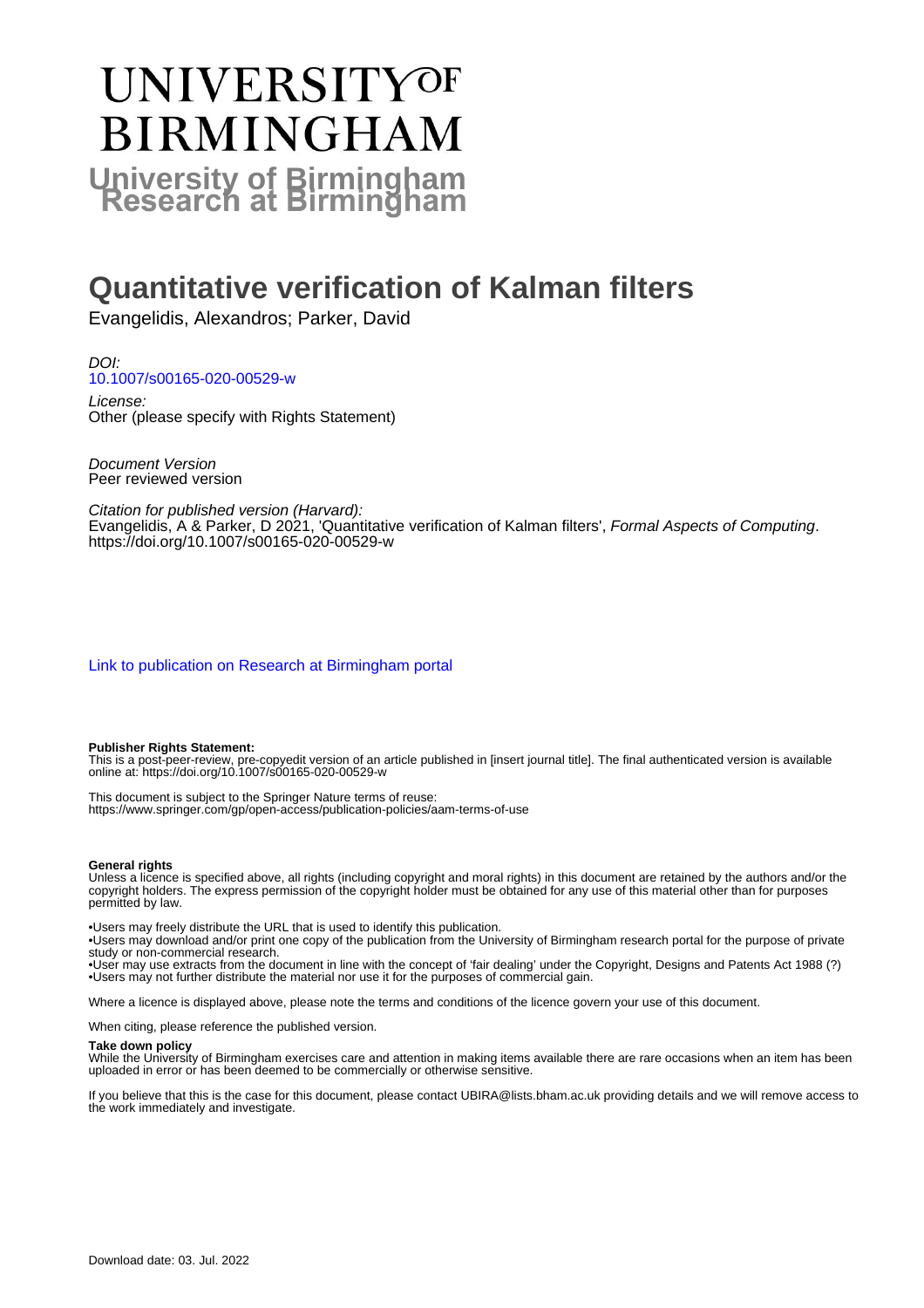## Quantitative Verification of Kalman Filters

Alexandros Evangelidis and David Parker

School of Computer Science, University of Birmingham Birmingham, United Kingdom

Abstract. Kalman filters are widely used for estimating the state of a system based on noisy or inaccurate sensor readings, for example in the control and navigation of vehicles or robots. However, numerical instability or modelling errors may lead to divergence of the filter, leading to erroneous estimations. Establishing robustness against such issues can be challenging. We propose novel formal verification techniques and software to perform a rigorous quantitative analysis of the effectiveness of Kalman filters. We present a general framework for modelling Kalman filter implementations operating on linear discrete-time stochastic systems, and techniques to systematically construct a Markov model of the filter's operation using truncation and discretisation of the stochastic noise model. Numerical stability and divergence properties are then verified using probabilistic model checking. We evaluate the scalability and accuracy of our approach on two distinct probabilistic kinematic models and four Kalman filter implementations.

#### 1. Introduction

Estimating the state of a continuously changing system based on uncertain information about its dynamics is a crucial task in many application domains ranging from control systems to econometrics. One of the most popular algorithms for tackling this problem is the Kalman filter [\[Kal60\]](#page-24-0), which essentially computes an optimal state estimate of a noisy linear discrete-time system, under certain assumptions, with the optimality criterion being defined as the minimisation of the mean squared estimation error.

However, despite the robust mathematical foundations underpinning the Kalman filter, developing an operational filter in practice is considered a very hard task since it requires a significant amount of engineering expertise [\[May82a\]](#page-25-0). This is because the underlying theory makes assumptions which are not necessarily met in practice, such as there being precise knowledge of the system and the noise models, and that infinite precision arithmetic is used [\[GA14,](#page-24-1) [Sim06\]](#page-25-1). Avoidance of numerical problems such as round-off errors also remains a prominent issue in filter implementations [\[Gib11,](#page-24-2) [GA14,](#page-24-1) [Sim06,](#page-25-1) [ZM15\]](#page-25-2). Finally, tuning a filter in order to compensate for modelling errors provides a further challenge for practical applications. Our goal in this paper is to develop formal verification techniques that allow the detection of possible failures in specific Kalman filter implementations arising from such issues.

The Kalman filter repeatedly performs two steps. The first occurs before the next measurements are available and relies on prior information. This is called the time update (or prediction step) and propagates the "current" state estimate forward in time, along with the uncertainty associated with it. These variables are defined as the a priori state estimate  $\hat{x}^-$  and estimation-error covariance matrix  $P^-$ , respectively. The second

Correspondence and offprint requests to: Alexandros Evangelidis, e-mail: a.evangelidis@cs.bham.ac.uk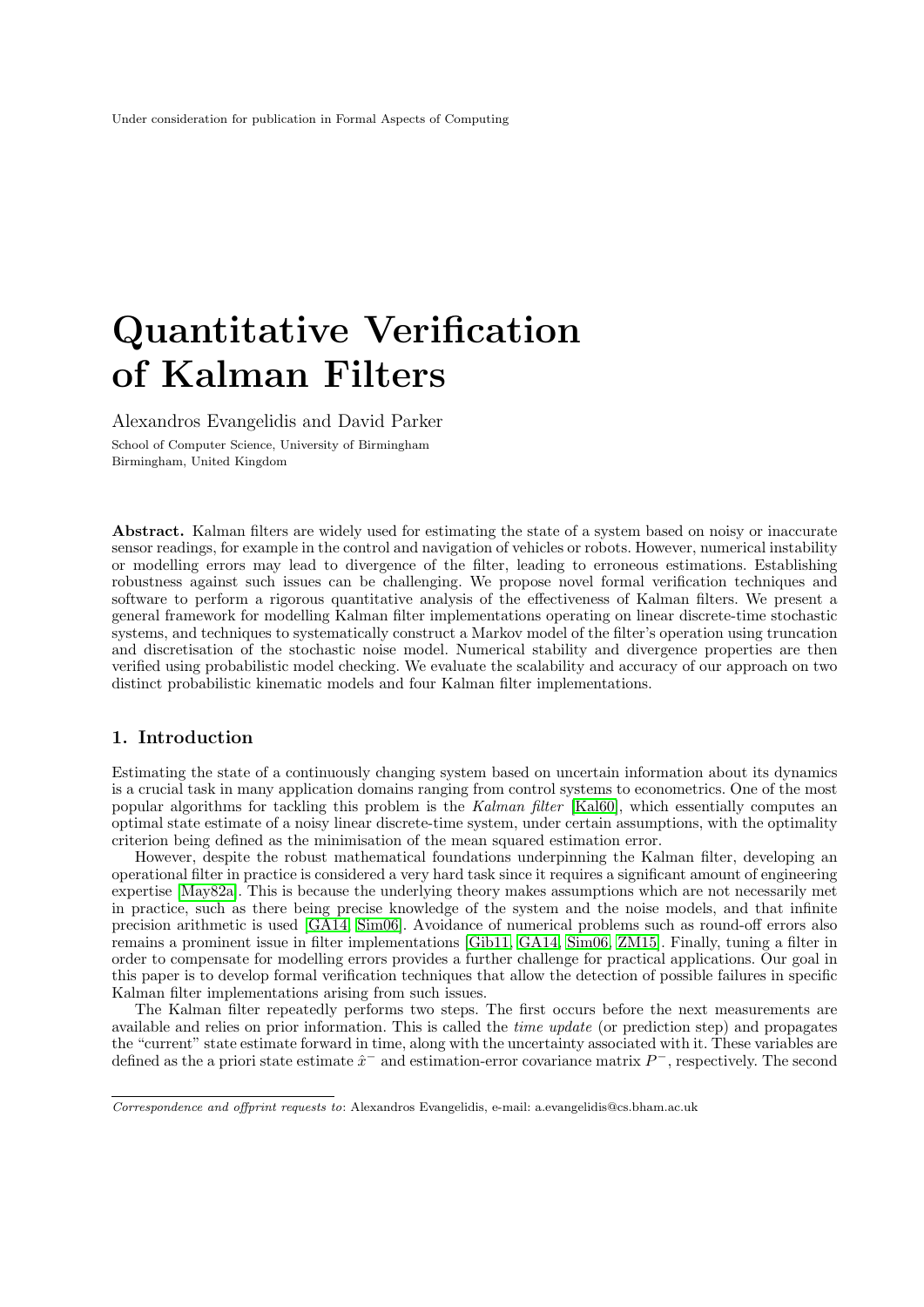step is called the *measurement update* (or correction step) and occurs when the next state measurements are available. The Kalman filter then uses the newly obtained information to update the a priori  $\hat{x}^-$  and  $P^-$  to their a posteriori counterparts, denoted  $\hat{x}^+$  and  $P^+$ , which are adjusted using the so-called optimal Kalman gain matrix K.

The part of the filter that could hinder its numerical stability, and so cause it to produce erroneous results, is the propagation of the estimation-error covariance matrix  $P$  in the time and measurement updates [\[BSL01,](#page-24-3) [GA14,](#page-24-1) [May82a\]](#page-25-0). This is because the computation of the Kalman gain depends upon the correct computation of P and round-off or computational errors could accumulate in its computation, causing the filter either to diverge or slow its convergence [\[GA14\]](#page-24-1). While, from a mathematical point of view, the estimation-error covariance matrix  $P$  should maintain certain properties such as its symmetry and positive semidefiniteness to be considered valid, subtle numerical problems can destroy those properties resulting in a covariance matrix which is theoretically impossible [\[KBS71\]](#page-24-4). Out of the two steps in which the filter operates, the covariance update in the measurement update is considered to be the "most troublesome" [\[May82a\]](#page-25-0). In fact, the covariance update can be implemented using three different but algebraically equivalent forms, and all of them can result in numerical problems [\[BSL01\]](#page-24-3).

To address the aforementioned challenges, we present a general framework for modelling and verifying different filter implementations operating on linear discrete-time stochastic systems. It consists of a modelling abstraction which maps the system model whose state is to be estimated and a filter implementation to a discrete-time Markov chain (DTMC). This framework is general enough to handle the creation of various different filter variants. The filter implementation to be verified is specified in a mainstream programming language (we use Java) since it needs access to linear algebra data types and operations.

Once the DTMC has been constructed, we verify numerical stability properties of the Kalman filter being modelled using properties expressed in a reward-based extension [\[FKNP11\]](#page-24-5) of the temporal logic PCTL (probabilistic computation tree logic) [\[HJ94\]](#page-24-6). This requires generation of non-trivial reward structures for the DTMC computed using linear algebra computations on the matrices and vectors used in the execution of the Kalman filter implementation. The latter is of more general interest in terms of the applicability of our approach to analyse complex numerical properties via probabilistic model checking.

We have implemented this framework within a software tool called VerFilter, built on top of the probabilistic model checker PRISM [\[KNP11\]](#page-25-3). The tool takes the filter implementation, a description of the system model being estimated and several extra parameters: the maximum time the model will run, the number of intervals the noise distribution will be truncated into, and the numerical precision, in terms of the number of decimal places, to which the floating-point numbers which are used throughout the model will be rounded.

The decision to let the user specify these parameters is particularly important in the modelling and verification of stochastic linear dynamical systems, where the states of the model, which comprise of floatingpoint numbers, as well as the labelling of the states, are the result of complex numerical linear algebra operations. Lowering the numerical precision usually means faster execution times at the possible cost of affecting the accuracy of the verification result. This decision is further motivated by the fact that many filter implementations run on embedded systems with stringent computational requirements [\[Sim06\]](#page-25-1), and being able to produce performance guarantees is crucial.

We demonstrate the applicability of our approach by verifying four distinct filter implementations: the conventional Kalman filter, the Carlson-Schmidt square-root filter, the Bierman-Thornton U-D filter and the steady-state Kalman filter. This allows us to evaluate the trade-offs between different variants. For the system models, we use *kinematic state models*, since they are used extensively in the areas of navigation and tracking [\[BSL01,](#page-24-3) [LJ03\]](#page-25-4). We evaluate our approach with two distinct models. We demonstrate that our approach can successfully analyse a range of useful properties relating to the numerical stability of Kalman filters, and we evaluate the scalability and accuracy of the techniques.

This paper is an extension of the conference paper [\[EP19\]](#page-24-7). Here, we: provide a more thorough treatment of the probabilistic model constructed for verification; expand the scope of our analysis, studying a new class of properties (modelling errors); and evaluate two new implementations (the U-D and steady-state filters).

Related Work. Studies of Kalman filter numerical stability outside of formal verification are discussed above and in more detail in the next section. To the best of our knowledge, there is no prior work applying probabilistic model checking to the verification of Kalman filters. Perhaps the closest is the use of non-probabilistic model checking on a variant of the filter algorithm in the work of [\[MGB03\]](#page-25-5), which applied model checking to target estimation algorithms in the context of anti-missile interception. In general, applying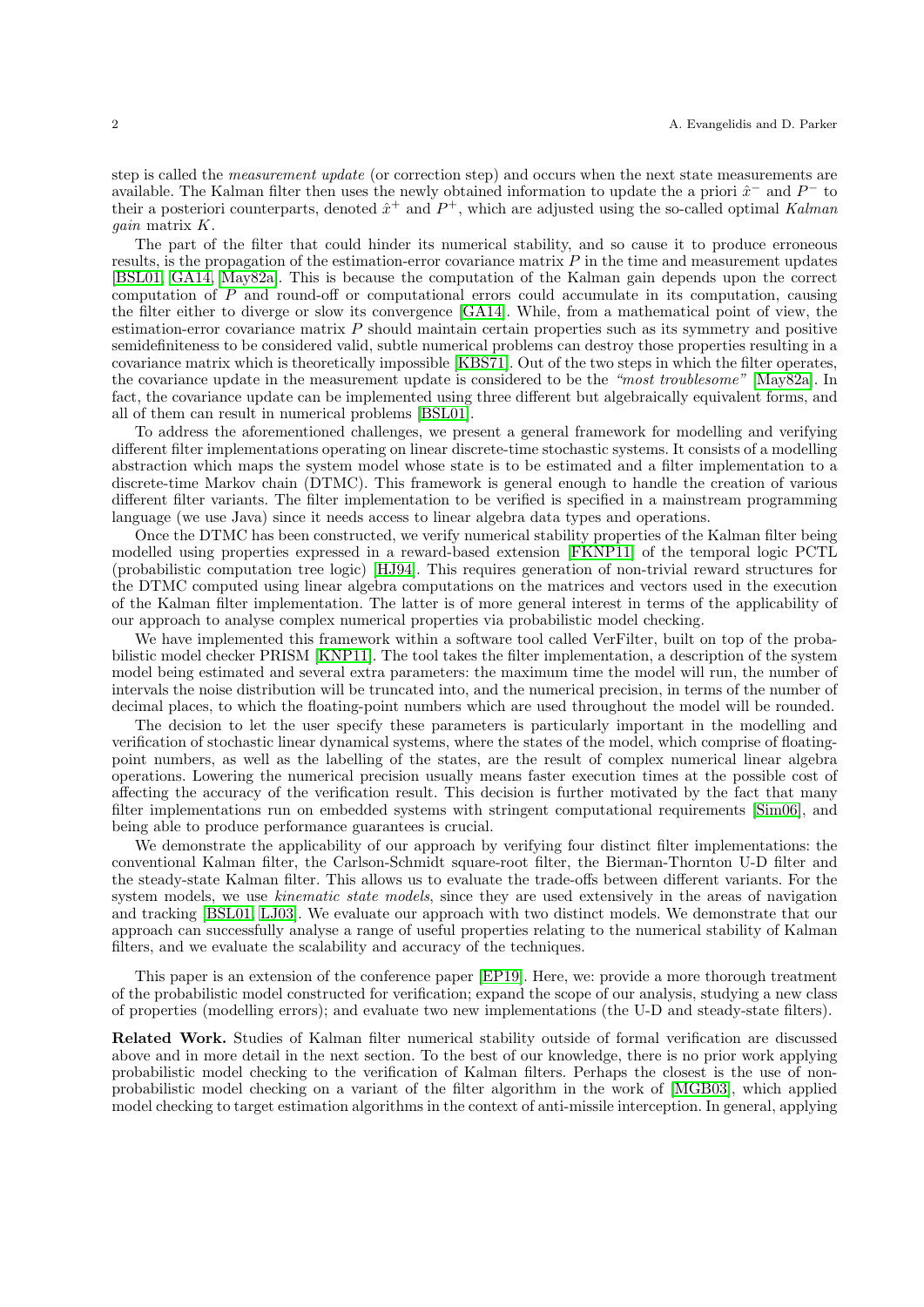Quantitative Verification of Kalman Filters 3

formal methods to state estimation programs is an issue which has concerned researchers over the years. For example, [\[RVWL03,](#page-25-6) [WS04\]](#page-25-7) combined program synthesis with property verification in order to automate the generation of Kalman filter code based on a given specification, along with proofs about specific properties in the code. Other work relevant to the above includes [\[RG03\]](#page-25-8), which used the language ACL2 to verify the loop invariant of a specific instance of the Kalman filter algorithm.

#### 2. Preliminaries

We start with background material on Kalman filters, including the difficulties that arise when implementing them and some of the variants that have been proposed to address them. We also briefly discuss probabilistic model checking and PRISM.

#### <span id="page-3-0"></span>2.1. The Kalman filter

xˆ

The Kalman filter tracks the state of a linear stochastic discrete-time system of the following form:

<span id="page-3-1"></span>
$$
x_{k+1} = F_k x_k + w_k \qquad z_k = H_k x_k + v_k \tag{1}
$$

where  $x_k$  is the  $(n \times 1)$  system state vector at discrete time instant k and  $F_k$  is a square  $(n \times n)$  state transition matrix, which relates the system state vector  $x_k$  between successive time steps in the absence of noise. In addition,  $z_k$  is the  $(m \times 1)$  measurement vector and  $H_k$  is the  $(m \times n)$  measurement matrix, which relates the measurement with the state vector. Finally,  $w_k$  and  $v_k$  represent the process and measurement noises, with covariance matrices  $Q_k$  and  $R_k$ , respectively. Given the above system and under certain assumptions, the Kalman filter is an optimal estimator in terms of minimising the mean squared estimation error.

Below, we explain the working of the filter in more detail. The notation  $\hat{x}_k^-$  stands for the a priori state estimate at time step  $k$ , with the "hat" symbol denoting the estimate, and the minus superscript denoting that the measurements at time  $k$  have not been processed yet. Mathematically, it can be written as  $\mathbb{E}[x_k \mid z_1, z_2, z_3, \ldots, z_{k-1}]$ , which is the conditional expectation of the random variable  $x_k$  given the measurements up to and including time step  $k-1$ . Analogously,  $\hat{x}_{k}^{+}$  denotes the *a posteriori* state estimate at time  $k$ , meaning that in this case the measurements at time step  $k$  have been taken into account in the estimation of  $x_k$ , and can be written as  $\mathbb{E}[x_k | z_1, z_2, z_3, \ldots, z_k].$ 

An important variable in the Kalman filter is the so-called Kalman gain matrix  $K_k$ . In the scalar case, this can be thought of as a weighting factor whose entries take values in the interval [0, 1] and which adjusts the a priori state estimate according to how much "trust" or "belief" is placed on the newly obtained measurements. For example, if the Kalman gain is zero, this would indicate that there is no uncertainty associated with the a priori estimate  $\hat{x}_k^-$  and so the a posteriori state estimate  $\hat{x}_k^+$  would be identical.

The task of the Kalman filter is to find the optimal Kalman gain matrix in terms of minimising the sum of estimation error variances or the mean squared estimation error. These can be obtained by summing the elements of the main diagonal (trace) of the a posteriori estimation-error covariance matrix  $P_k^+$ . Now, in order to solve for the optimal Kalman gain at time k, we differentiate the trace of  $P_k^+$  with respect to  $K_k$  and then set its derivative equal to zero, to obtain the following Kalman gain equation:  $K_k$  =  $P_k^- H_k^T (H_k P_k^- H_k^T + R_k)^{-1}$ . In this equation, the computation inside the parenthesis is the covariance of the innovation (or measurement residual), which represents the difference between the actual and the predicted system measurement. This innovation covariance matrix is usually referred to in the literature as  $S$ , and is typically calculated as a separate step before the Kalman gain computation.

The conventional Kalman filter estimation process begins by initialising:

<span id="page-3-2"></span>
$$
\hat{x}_0^+ = \mathbb{E}[x_0] \qquad P_0^+ = \mathbb{E}[(x_0 - \hat{x}_0^+)(x_0 - \hat{x}_0^+)^T]
$$
\n(2)

It then proceeds by iterating between two steps. The time update is given as:

$$
\hat{x}_{k+1}^- = F_k \hat{x}_k^+ \qquad P_{k+1}^- = F_k P_k^+ F_k^T + Q_k \tag{3}
$$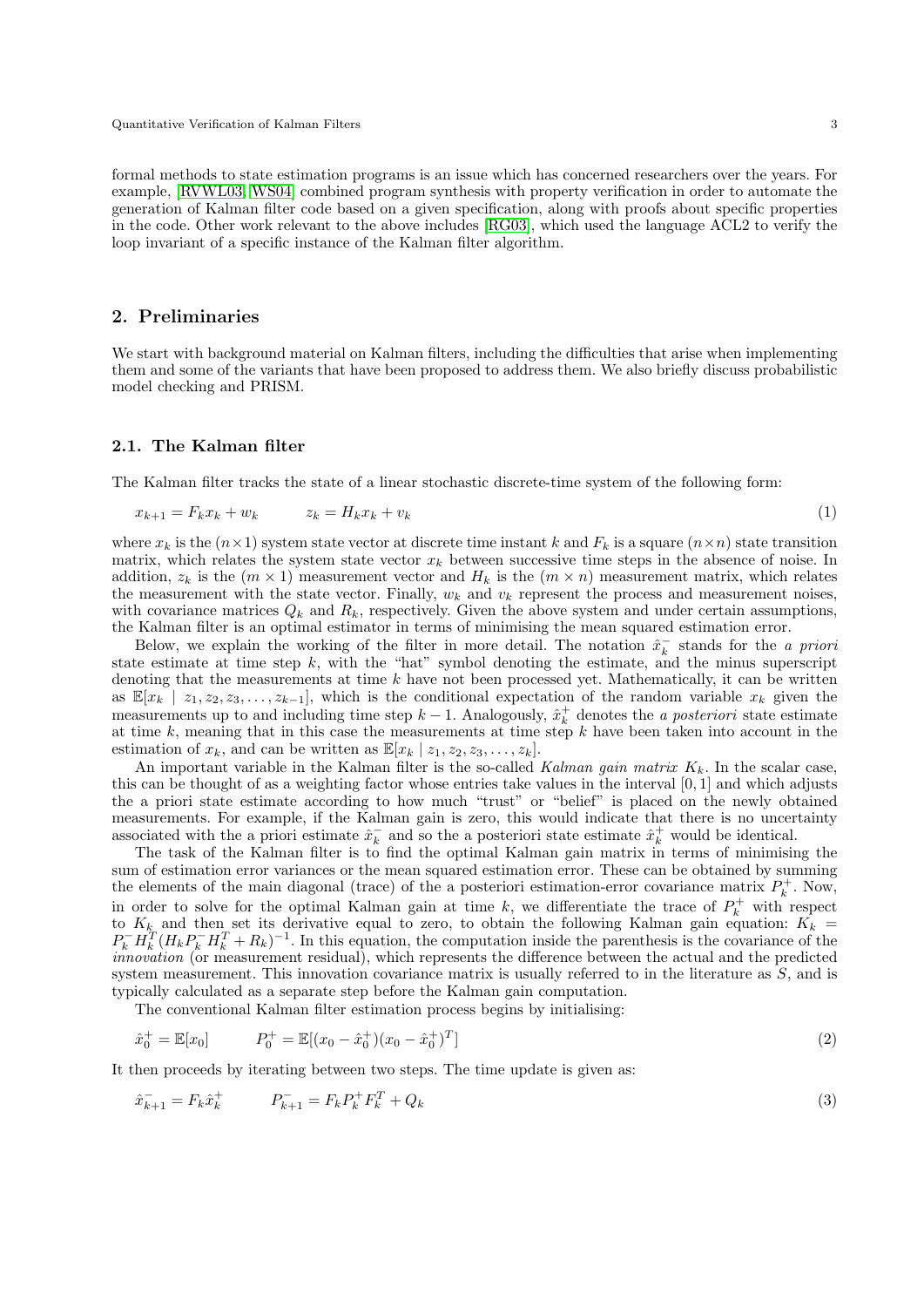The measurement update is given as:

$$
y_{k+1} = z_{k+1} - H_{k+1}\hat{x}_{k+1}^- \qquad S_{k+1} = H_{k+1}P_{k+1}^-H_{k+1}^T + R_{k+1}
$$
\n
$$
\tag{4}
$$

<span id="page-4-0"></span>
$$
K_{k+1} = P_{k+1}^- H_{k+1}^T S_{k+1}^{-1} \tag{5}
$$

$$
\hat{x}_{k+1}^+ = \hat{x}_{k+1}^- + K_{k+1}y_{k+1} \qquad P_{k+1}^+ = (I - K_{k+1}H_{k+1})P_{k+1}^- \tag{6}
$$

#### 2.2. Divergence of Kalman Filters

Even though, from a theoretical point of view, the Kalman filter may give the impression that it will produce an optimal estimate, this might not be the case when applied to realistic situations. The reason is that the theory behind the Kalman filter often makes assumptions which could not be met in practice, such as the assumption that there is precise knowledge of the system and noise matrices, or that the numbers can be represented with infinite precision [\[Sim06\]](#page-25-1). Specifically, it is assumed that the representation of the model used in the Kalman filter algorithm corresponds exactly to the system being modelled [\[Gib11\]](#page-24-2). As a result, the approximation of the actual process which is expressed by the state space equations might lead to a phenomenon known as divergence [\[May82a\]](#page-25-0) where the calculated state estimate from the Kalman filter does not represent the actual state of the process accurately.

Consequently, there is a high potential for the estimated error covariance to be inconsistent with the actual error covariance [\[BN76\]](#page-24-8), and as a result the accumulated estimation errors will hinder the effectiveness and accuracy of the estimation procedure. As an aside, it should be pointed out that model approximations of the actual process are not necessarily the result of an erroneous analysis, but they can also arise in a deliberate manner as a way to restrict the computational requirements of the Kalman filter [\[Jaz70\]](#page-24-9) (e.g., reducing the order of the model), and as a result it becomes quite significant to quantitatively analyse this "degree of suboptimality"[\[BH12\]](#page-24-10). The *precise* identification of the conditions which could result in divergence is not a straightforward task, mainly because the whole concept of divergence is considered somewhat nebulous, encompassing a whole spectrum of errors and is regarded more or less as a qualitative concept [\[AM12\]](#page-24-11).

The causes of divergence are mostly attributed to either modelling or numerical errors [\[BSL01,](#page-24-3) [BH12\]](#page-24-10). This is because the process of developing the Kalman filter in a computer implicitly means to "transfer" the rich mathematical theory which surrounds the Kalman filter to the computer's digital representation. As a result, when the outcome of this process is erroneous, it is either because the constraints imposed on us by the computer (e.g., finite-precision arithmetic) and the "digital" behaviour of the Kalman filter does not match the "theoretical" behaviour or because errors have been introduced during the modelling phase [\[CG74\]](#page-24-12). In particular, divergence because of numerical instability of the numerical algorithms used and because of modelling errors, started to become apparent once the Kalman filter was gaining popularity in a growing number of engineering applications [\[VD86\]](#page-25-9). In the next sections, we describe what is actually meant by numerical instability and modelling errors in the context of the Kalman filter.

#### <span id="page-4-1"></span>2.3. Numerical Instability of the Kalman filter

In order for  $P$  to be statistically valid it must be (symmetric) positive definite. Briefly, this means that all of its eigenvalues are positive real numbers. This is for two reasons. First, from a modelling perspective, if its eigenvalues were zero, this would translate to a filter which completely trusts its estimates and consequently would avoid taking into account the subsequent measurements, placing all of its "belief" in the system model [\[BSL01\]](#page-24-3). Second, from a numerical stability perspective, it does not suffice for the eigenvalues of P to be greater than zero, because if they are in close proximity to zero, then round-off errors could cause them to become negative, rendering it totally invalid [\[AM12,](#page-24-11) [GA14,](#page-24-1) [Kai80\]](#page-24-13).

In fact, the three equivalent forms to express the covariance measurement update are all susceptible to numerical errors [\[BSL01\]](#page-24-3) and cannot guarantee the numerical stability of P. For example, the covariance update  $P_k^+ = (I - K_k H_k) P_k^-$  is generally not preferred because it is too sensitive to round-off errors [\[BSL01\]](#page-24-3), which means neither the symmetry nor the positive definiteness of  $P_k$  can be guaranteed. That is because this update takes the product of nonsymmetric and symmetric matrices, a form which has been characterised as undesirable [\[May82a\]](#page-25-0).

Alternatively, changing the covariance measurement update equation to  $P_k^+ = P_k^- - K_k S_k K_k^T$  could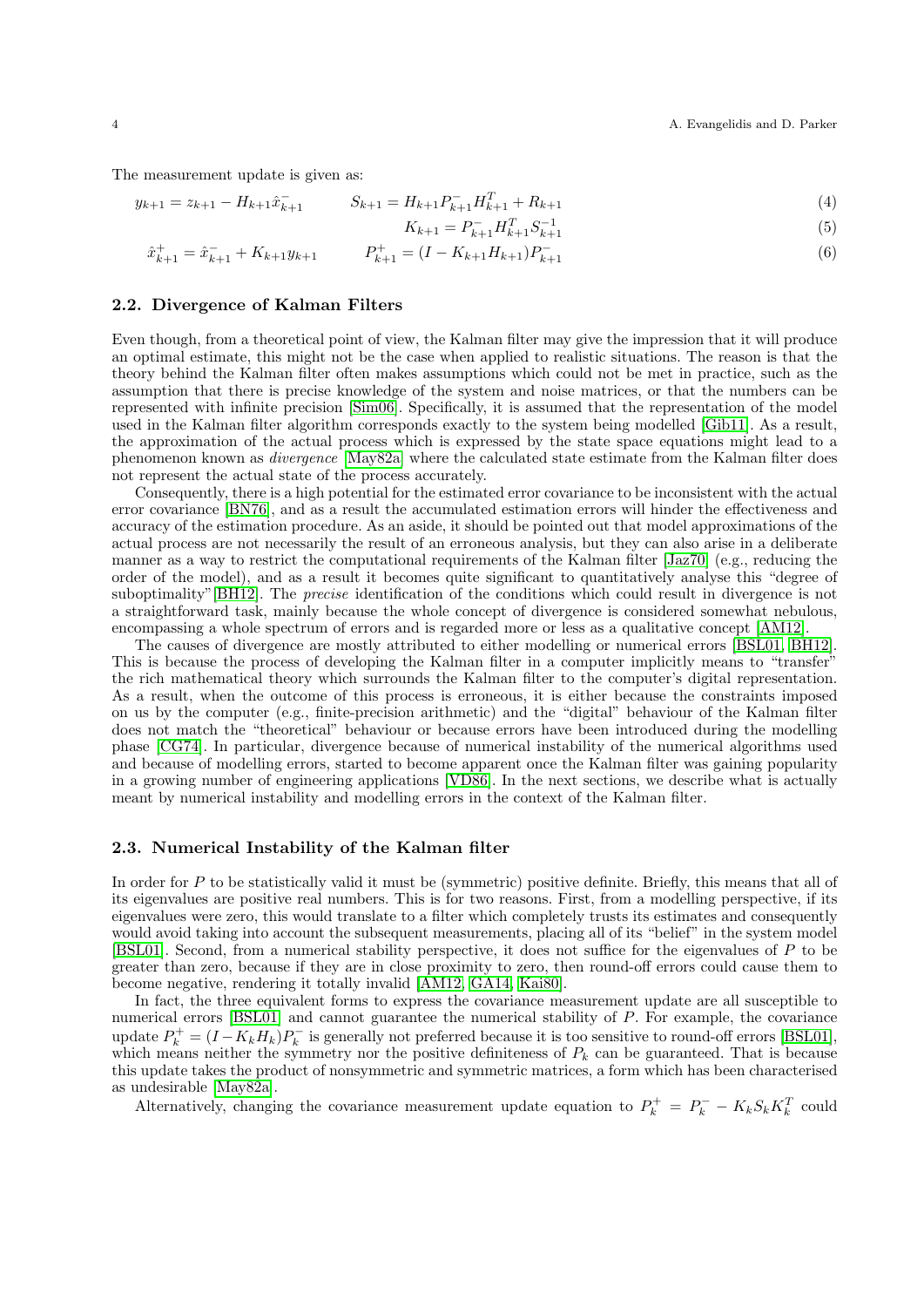potentially pose a "serious numerical problem" [\[May82a\]](#page-25-0), such as  $P_k$  losing positive definiteness. Finally, while *Joseph's stabilised form* [\[BJ68\]](#page-24-14), given by  $P_k^{\dagger} = (I - K_k H_k) P_k^-(I - K_k H_k)^T + K_k R_k K_k^T$ , is considered to preserve the numerical robustness of  $P^+$ , it is also not totally insensitive to numerical errors [\[BSL01\]](#page-24-3). An additional disadvantage is the high computational complexity, which is  $O(n^3)$  [\[GA14,](#page-24-1) [May82a\]](#page-25-0), since the number of arithmetic operations such as additions and multiplications is considerably higher compared to the simpler form.

To ameliorate these numerical problems, an alternative form of expressing the covariance time and measurement updates is using so-called *square-root filters*. These are generally considered superior to conventional filter implementations mainly because of their ability to increase the numerical stability of the propagation of the estimation-error covariance matrix  $P$ , and have often been described as outstanding [\[KBS71,](#page-24-4) [May82a\]](#page-25-0). It should be noted that the term square-root filter is mostly used to refer to the measurement update of the Kalman filter algorithm, since it is this part that can cause numerical problems [\[Gib11\]](#page-24-2). They were motivated by the need for increased numerical precision because of word lengths of limited size in the 1960s [\[Sim06\]](#page-25-1) and by the concern with respect to the numerical accuracy of  $P$  in the measurement update of the Kalman filter equations [\[Gib11\]](#page-24-2). Potter [\[Bat64\]](#page-24-15) proposed the idea of square-root filters and this idea has evolved ever since. The idea, which was limited to noiseless systems, is that  $P$  is factored into its square root  $C$ , such that  $P = CC^T$ , and as a result C is propagated through the measurement update equations, instead of P. Replacing P with its square-root factor  $\overrightarrow{C}$  has the effect of doubling the numerical precision of the filter, thus making it particularly suitable for matrices which are not well-conditioned or when increased precision cannot be obtained from the hardware [\[Gib11,](#page-24-2) [GA14,](#page-24-1) [May82a,](#page-25-0) [Sim06\]](#page-25-1).

#### <span id="page-5-0"></span>2.4. Divergence Due to Modelling Errors

Divergence detection falls under the wider scope of estimation theory, and more specifically to what is often referred to as consistency evaluation of estimators. An estimator is said to be consistent when its estimates will converge to the true value as the sample size increases [\[BSL01\]](#page-24-3), or informally when its estimates become increasingly accurate over time. Also, it is important to consider the context under which the Kalman filter operates. For example, the consistency tests that can be applied to a Kalman filter operating in a simulationbased environment cannot be applied to the situation where the Kalman filter operates in real-time, and processes real-time data [\[BSL01\]](#page-24-3). This is because devising statistical tests based on the actual estimation errors to assess the consistency of a Kalman filter is only applicable in simulations, where the true state of the system is known.

A popular way to deal with divergence problems, once they are detected, is called filter tuning. This works by adjusting the process noise covariance matrix Q, which the Kalman filter uses to represent the unknown effects affecting the system whose state is to be estimated. This can be thought of as injecting "pseudo-noise" and is considered one of the hardest and most challenging tasks in developing an operational filter [\[ACCK93,](#page-24-16) [GSDW16,](#page-24-17) [CD16\]](#page-24-18), because it encompasses all the unknown effects that perturb the process model of interest.

It can also be thought of as a modelling error compensation technique [\[May82b,](#page-25-10) [BSL01,](#page-24-3) [BH12,](#page-24-10) [Sim10,](#page-25-11) [Jaz70,](#page-24-9) [AM12\]](#page-24-11), and can be applied to a self-adaptive context, where it is sometimes referred to as self-tuning [\[May82a\]](#page-25-0). This context is often referred to as adaptive filtering which means that the Kalman filter adjusts its noise levels dynamically according to some performance criterion. Furthermore, filter tuning can also happen in the design phase, e.g., using a simulation-based environment and an iterative search to select parameter values that will achieve the best possible estimation result [\[May82a\]](#page-25-0).

In this work, we instead focus on a quantitative analysis of the *innovation* (or *measurement residual*), which represents the difference between the actual and the predicted system measurement. This is considered a "prime indicator" of filter divergence [\[AM12\]](#page-24-11). The consistency criterion of the innovation sequence we consider is that its computed covariance from the Kalman filter (e.g., actual statistics) is consistent with the design statistics [\[AM12\]](#page-24-11). In other words, we want to verify that the actual statistical properties are consistent with the theoretical statistical properties.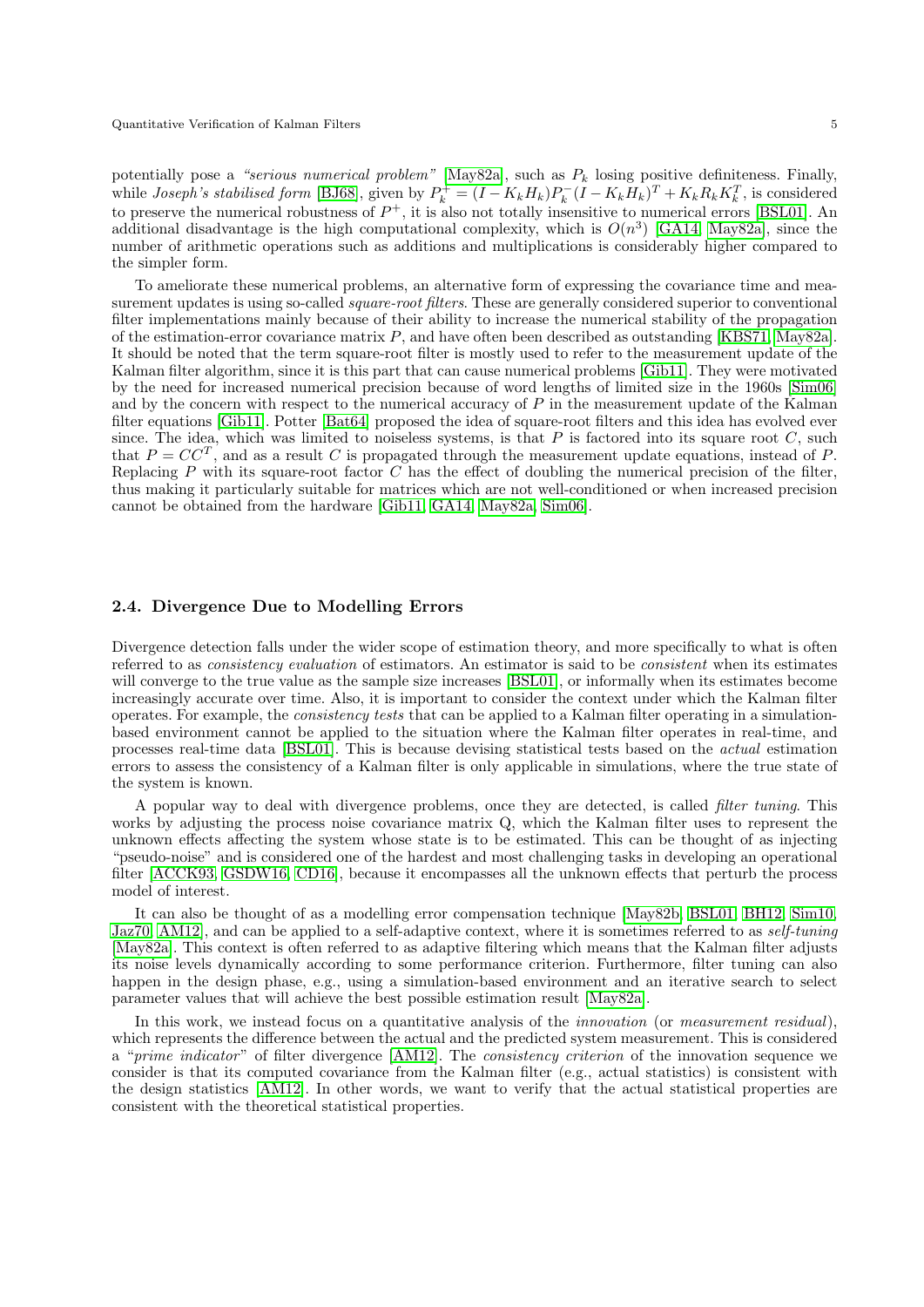#### 2.5. Kalman Filter Variants

In this paper, we analyse the conventional Kalman filter and three other variants: the Carlson-Schmidt filter, the Bierman-Thornton U-D Filter and the steady-state Kalman filter.

The Carlson-Schmidt filter. This is a form of a square-root filter which relies on the decomposition of P into its Cholesky factors in the time and measurement update equations. The Carlson part of the filtering algorithm, originally given by Carlson [\[Car73\]](#page-24-19), corresponds to the measurement update, while the Schmidt part corresponds to the time update of the Kalman filter equations. Carlson's algorithm is capable of handling noise and, like Potter's algorithm, processes measurements as scalars. It factors P into the product of an upper-triangular Cholesky factor and its transpose such that  $P = CC<sup>T</sup>$ .

Unlike Potter's initial square-root filter where the factor  $C$  is not required to be triangular, in Carlson's square-root implementation, the Cholesky factor  $C$  is an upper-triangular matrix. Maintaining  $C$  in uppertriangular form has been shown to provide several advantages in terms of storage and computational speed compared to Potter's algorithm [\[Car73,](#page-24-19) [May82a\]](#page-25-0). While the choice between a lower and upper-triangular Cholesky factor C is arbitrary [\[May82a\]](#page-25-0), Carlson motivated the preference to choose an upper-triangular Cholesky factor by the fact that in the time update part of the algorithm, fewer retriangularisation operations are required especially when someone designs a filter to be applied in a tracking or in a navigation problem [\[Car73\]](#page-24-19).

The Bierman-Thornton U-D Filter. Known as the U-D filter for short, this is one of the most widely used Kalman filter variants [\[DZ18\]](#page-24-20), which despite its appearance in the early 1970s, due to its numerical accuracy, stability and computational efficiency is "still the dominant type of factored filter algorithm" [\[Gib11\]](#page-24-2). It is worth noting that in the literature there seems to be some ambiguity whether the U-D filter is considered a square-root filter or not, since there are authors who classify it under the broader category of square-root filters and others who do not [\[GA14,](#page-24-1) [Sim06\]](#page-25-1). Specifically, the "Bierman" part of the filtering algorithm, originally given by Bierman [\[Bie75\]](#page-24-21) corresponds to the observational update, while the "Thornton" part given by Thornton [\[Tho76\]](#page-25-12) corresponds to the time update of the Kalman filter equations.

Bierman's covariance update, the "actual" U-D filter relies on the decomposition of P into the following matrix product:  $P = UDU^{T}$ , where U is a unit upper-triangular and D is a diagonal matrix, respectively [\[Bie77\]](#page-24-22), a procedure which is often referred to as a modified Cholesky decomposition and the  $U, D$  factors as modified Cholesky factors [\[GA14\]](#page-24-1). Unlike Carlson's method it does not require computing scalar square roots for every incorporated measurement [\[May82a,](#page-25-0) [Bie77,](#page-24-22) [Tho76\]](#page-25-12), thus making it rather suitable for problems where the number of variables comprising the state space is large [\[GA14\]](#page-24-1). Furthermore, Bierman's algorithm in a manner similar to Carlson's method promotes the use of upper-triangular matrices for the same reasons of computational efficiency. Thornton's algorithm provides an alternative for the conventional Kalman filter's time-update equations as it propagates the U and D factors, instead of  $P$ , forward in time, using the numerically stable Modified Weighted Gram-Schmidt (MWGS) orthogonalisation algorithm [\[Tho76\]](#page-25-12).

The steady-state Kalman filter. In the steady-state Kalman filter, the time-varying variables of the conventional filter, such as the a priori estimation-error covariance and the Kalman gain, are replaced with their steady-state counterparts. As a clarification, the term "steady-state" refers to the Kalman gain that is in steady state [\[Sim06\]](#page-25-1). It turns out that, in order to compute the steady-state Kalman gain, the steadystate solution of the a priori error covariance must be found, since the Kalman gain depends on it. This limiting solution can be expressed as the discrete-time algebraic Riccati equation, and the first step before any attempt is made to solve it, is to verify that the necessary conditions hold.

In particular, one can employ the so-called observability and controllability tests, which rely on certain theorems, and provide a way of identifying whether a solution exists or not. The first test states that the matrix pair  $F, H$  must be completely observable, which means that the observability matrix M must be of full rank (i.e.,  $\rho(M) = n$ ). Once the observability test passes, the controllability test takes place, which seeks to evaluate whether the matrix pair  $F, C$  is completely controllable. The procedure followed is relatively similar to the previous case, with the only difference being the extra computation needed for the C matrix, which is a Cholesky factor of the process noise covariance matrix Q.

Pre-computing the steady-state gains results in faster computations. On the other hand, using fixed Kalman gains implies transforming the Kalman filter from a time-varying filter to a time-invariant one, which could hinder the accuracy of the estimates produced.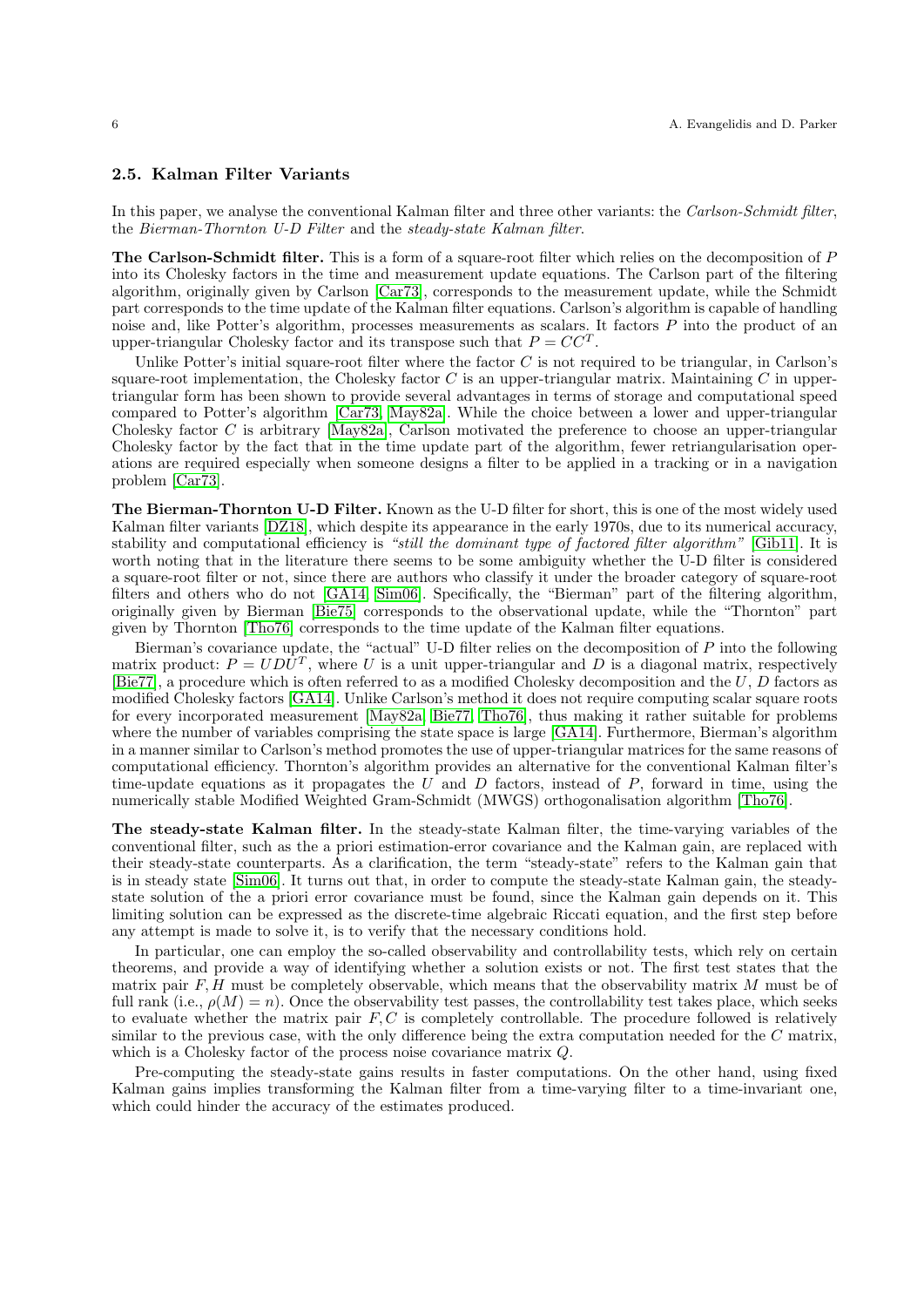Quantitative Verification of Kalman Filters 7

#### <span id="page-7-0"></span>2.6. Probabilistic Model Checking and PRISM

Our Kalman filter analysis technique is based on probabilistic model checking, which is an automated quantitative verification technique that seeks to establish *quantitative* properties which relate to the specification of a probabilistic system, with some degree of mathematical certainty [\[Kwi07\]](#page-25-13). In order to perform probabilistic model checking, two inputs are required: i) a probabilistic model, which is a representation of a stochastic system; and ii) a specification, usually expressed in probabilistic temporal logic [\[KNP07\]](#page-24-23). Therefore, quantitative verification, and probabilistic model checking in particular, can be thought of as a generalisation of conventional model checking techniques.

PRISM [\[KNP11\]](#page-25-3) is a probabilistic model checking tool which supports the construction and formal quantitative analysis of various probabilistic models, including discrete-time Markov chains, continuous-time Markov chains and Markov decision processes. In our work, for the verification of Kalman filters, we use discrete-time Markov chains, which are well suited to modelling systems whose states evolve probabilistically, but without any nondeterminism or external control. They are therefore appropriate here, where we want to verify Kalman filter executions, whose outcomes are probabilistic.

Formally, a discrete-time Markov chain is defined as follows.

**Definition 2.1.** A *discrete-time Markov chain* is a tuple  $M = \langle S, P, AP, L \rangle$  where:

- $S$  is a finite set of states;
- $P: S \times S \rightarrow [0, 1]$  is a transition probability matrix;
- $AP$  is a finite set of atomic propositions;
- $L: S \to 2^{AP}$  is a labelling function.

Each element  $P(s, s')$  of the transition probability matrix gives the probability of moving from state s to s'. We require that  $\sum_{s' \in S} P(s, s') = 1$  for all states  $s \in S$ . If we denote the state of the Markov chain at a particular time step k by  $X_k$ , then the transition probabilities can be defined as  $Pr(X_{k+1} = s' | X_k =$  $s = P(s, s')$  for any  $s, s' \in S$ . The set of atomic propositions AP describes properties of interest which can be either true or false in the Markov chain's states, and the labelling function L maps states to the atomic propositions in the set AP.

Properties of discrete-time Markov chains are specified in PRISM using an extension [\[FKNP11\]](#page-24-5) of the temporal logic PCTL (probabilistic computation tree logic) [\[HJ94\]](#page-24-6). A typical property is  $P_{\bowtie p}[\psi]$ , where  $\forall \epsilon \in \{<,\leq,\geq,\geq\}$  and  $p \in [0,1]$ , which asserts that the probability of event  $\psi$  occurring meets the bound  $\approx p$ . Events are specified using temporal operators, e.g.,  $F\Phi$  means that along a path state formula  $\Phi$  eventually holds and  $\mathcal{G} \Phi$  means that formula  $\Phi$  always holds in every state of the path.

The states of probabilistic models can also be annotated with *rewards* (or costs). A *reward structure* is a labelling function which assigns a non-negative rational value to a state, and model checking a reward-based property usually refers to the computation of its expected value [\[KNP07\]](#page-24-23). Such properties are specified using the reward operator R. For example, a state s satisfies a reward-based property of the form  $R_{\bowtie q}^r [\mathcal{C}^{\leq k}]$  if from state s, the expected reward r cumulated after k time steps satisfies the bound  $\bowtie q$ . Moreover, a state s satisfies a property of the form  $R_{\bowtie q}^r[I^{-k}]$  if, from state s, the expected *instantaneous* reward r at time step k meets the bound  $\bowtie q$ . Finally, the property  $R^r_{\bowtie q}$  [F  $\Phi$ ] is true in a state s if the expected cumulated reward r before reaching a state in which the formula  $\Phi$  holds meets the bound  $\bowtie q$  [\[KNP07\]](#page-24-23).

In addition, PRISM supports numerical properties such as  $P_{=2}$  [F *fail*], which means "what is the probability for the system to eventually reach a state labelled with fail?". PRISM also allows a wide range of other such properties to be specified and analysed. See, e.g., [\[FKNP11\]](#page-24-5) for full details of the syntax and semantics of the PRISM property specification language.

#### <span id="page-7-1"></span>3. Quantitative Verification of Kalman Filters

In this section, we describe our approach to modelling and verifying Kalman filter implementations. This is based on the construction and analysis of a probabilistic model, a discrete-time Markov chain (DTMC), representing the behaviour of a particular Kalman filter executing in the context of estimating the state of a linear stochastic discrete-time system. The probabilistic model is automatically constructed based on a specification of the filter and the system whose state it is trying to estimate. System properties required to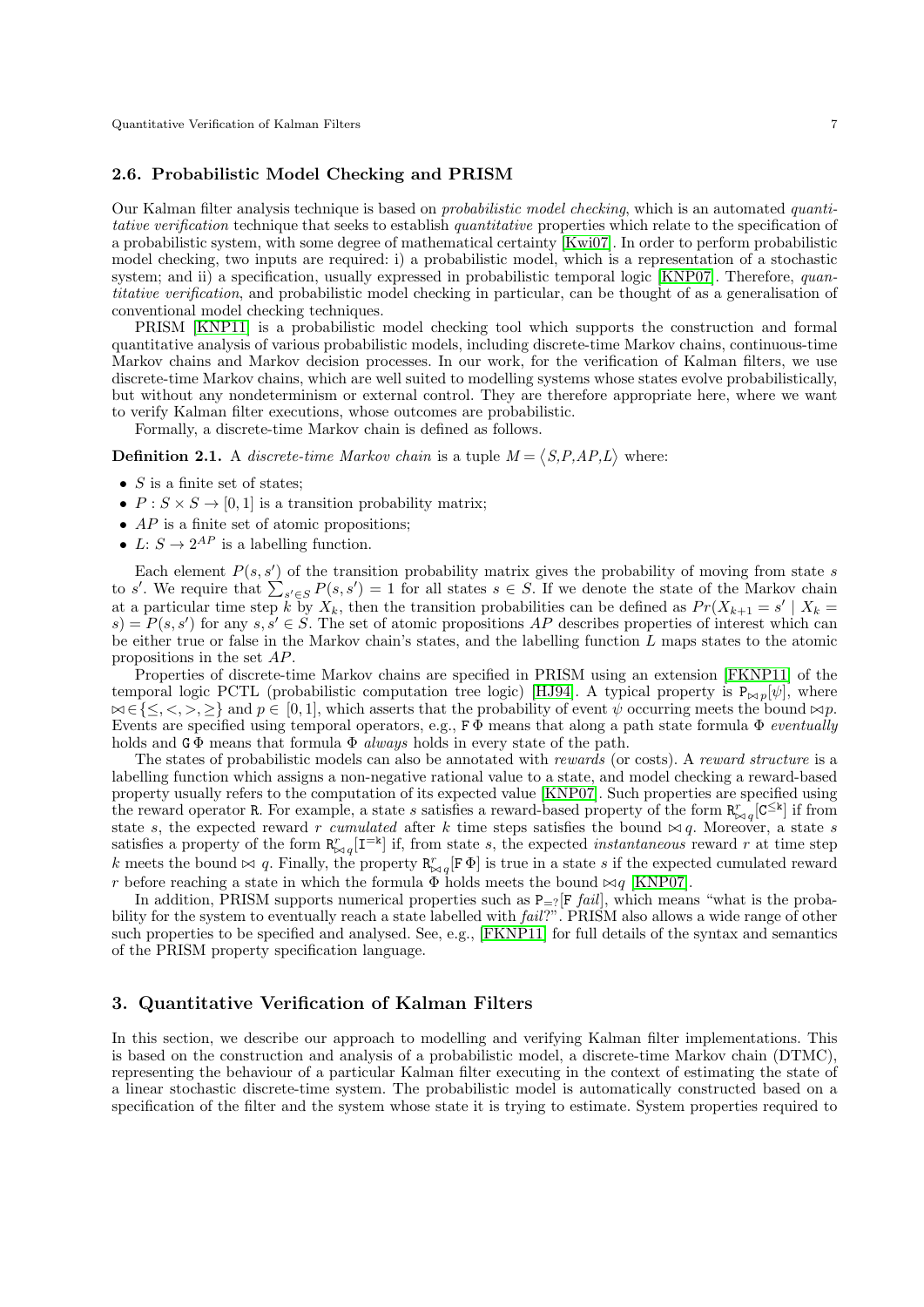<span id="page-8-0"></span>

Fig. 1. Illustration of the evolution of the DTMC from time step  $k$  to  $k+1$ .

analyse numerical stability or modelling errors are then verified using probabilistic model checking queries. We describe each of these phases in the following sections.

#### <span id="page-8-1"></span>3.1. Constructing Probabilistic Models of Kalman Filter Execution

We define a high-level modelling abstraction which can be instantiated to construct models of various different Kalman filter implementations. The modelling abstraction comprises three components: the first and second correspond to the system and measurement models along with their associated noise distributions; the third is the Kalman filter implementation itself used to estimate the state of the system model in the presence of uncertainty. The first two of these are defined mathematically along the lines described in Section [2.1.](#page-3-0) The third is specified in detail using a mainstream programming language, since it requires linear algebra data types and operations. Our implementation (see Section [4\)](#page-14-0) uses Java and associated numerical libraries.

DTMC states and transitions. The DTMC represents the *dynamic* evolution of these components and the interactions that occur between them, imitating a real-time tracking scenario. The variables which define the DTMC's states correspond to the system, measurement and filter models. More precisely, each state of the Markov chain takes the form  $(k, x, z, \hat{x}, f)$ . The first element k is the time step. The next two elements are: x, the true state of the system model (i.e., the system whose state is being estimated); and z, the measured state of the system. The remaining two elements represent the state of the Kalman filter:  $\hat{x}$  is the current a posteriori estimate of the system state; and f comprises any others variables used by the filter to keep track of its estimate (for example, for the conventional Kalman filter, this is the estimation-error covariance matrix  $P$ ; for the U-D filter, these are the two matrices U and D). Typically, the Kalman filters make use of several other auxiliary variables to compute each successive state estimate, but these do not need to be stored in the DTMC.

Each transition of the DTMC represents a single discrete-time step comprising the evolution of the system model and its measurement, perturbed by different noise values and the corresponding updates to the filter. Moving from time step  $k$  to time step  $k + 1$ , we have three intermediate updates:

- $x_{k+1} := \text{system}(x_k)$
- $z_{k+1} := \text{measure}(x_{k+1})$
- $(\hat{x}_{k+1}, f_{k+1}) := \texttt{filter}(\hat{x}_k, f_k, z_{k+1})$

The first two functions, system and measure, correspond to Equation [\(1\)](#page-3-1) in Section [2.1.](#page-3-0) Each are subject to noise and so this represents a probabilistic state update. The third function, filter, captures the behaviour of the Kalman filter and will differ for each implementation considered. Notice that filter uses the previous state  $(\hat{x}_k, f_k)$  of the filter and the newly measured system state  $z_{k+1}$ , but it does not have access to the "true" state of the system model  $x_{k+1}$ . Unlike the first two functions, the update of the filter state is deterministic.

For the conventional Kalman filter,  $f$  comprises the estimation-error covariance matrix  $P$ . The function filter corresponds to the equations in Section [2.1](#page-3-0) used to define  $\hat{x}_{k+1}^+$  and  $P_{k+1}^+$ . Intermediate variables, such as y and  $P^-$ , are used in these computations but not stored in the DTMC state since their values are not needed in subsequent time steps. These variables will differ for other types of filter and for specific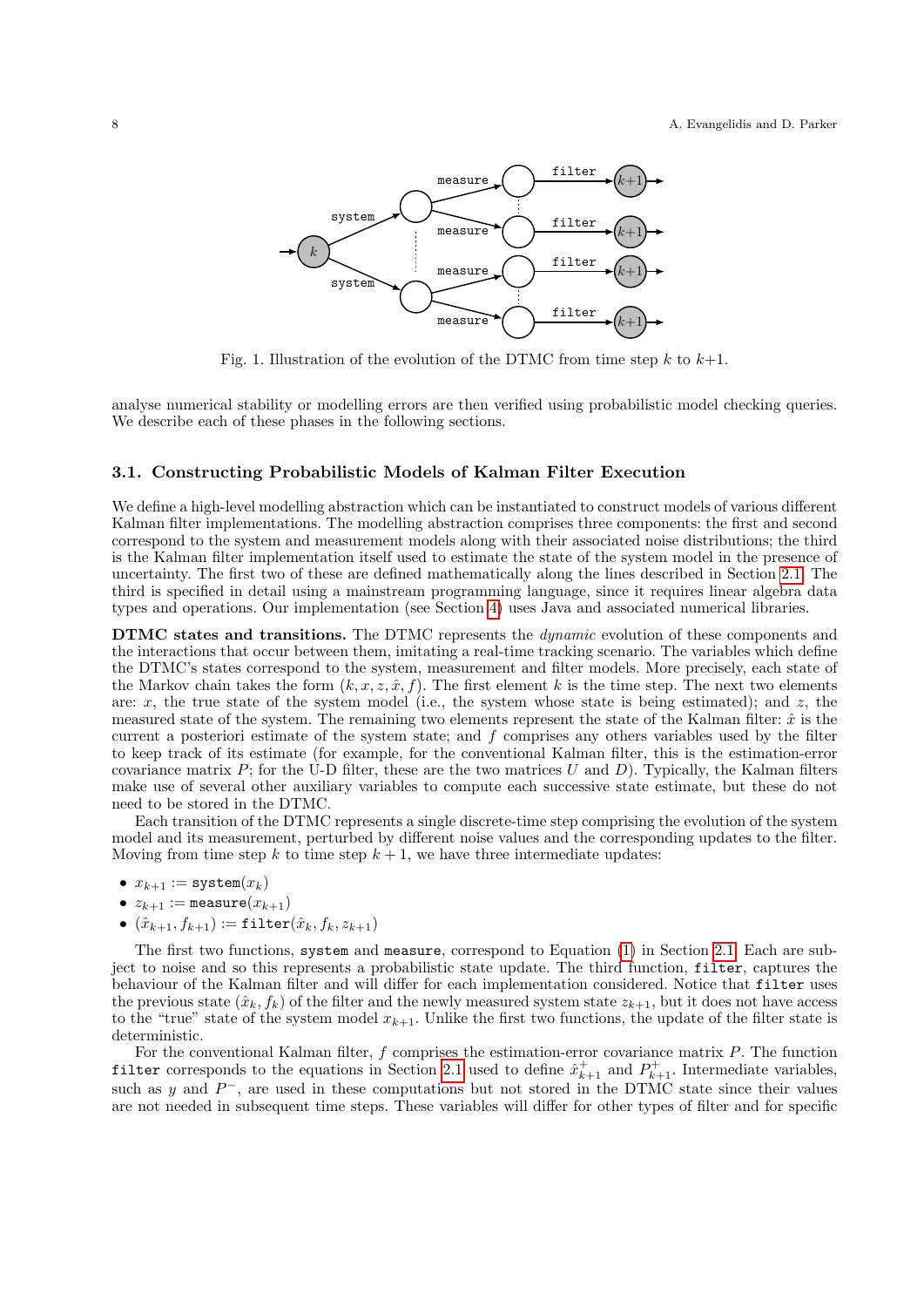| gLevel | Intervals                                                                                                             |
|--------|-----------------------------------------------------------------------------------------------------------------------|
| 2      | $[-\infty, \mu],  \mu, +\infty $                                                                                      |
| 3      | $[-\infty, -2\sigma], [-2\sigma, +2\sigma], +2\sigma, +\infty]$                                                       |
|        | $[-\infty, -2\sigma]$ , $[-2\sigma, \mu]$ , $[\mu, +2\sigma]$ , $[+2\sigma, +\infty]$                                 |
| 5      | $[-\infty, -2\sigma], [-2\sigma, -\sigma], [-\sigma, +\sigma], +\sigma, +2\sigma], +2\sigma, +\infty]$                |
| 6      | $[-\infty, -2\sigma], [-2\sigma, -\sigma], [-\sigma, \mu], [\mu, +\sigma], [+ \sigma, +2\sigma], [+2\sigma, +\infty]$ |

<span id="page-9-0"></span>Table 1. Intervals according to the granularity level.

implementations. For example, in a square root filter implementation,  $P^+$  can be either reconstructed from the Cholesky factor  $C^+$ , or not by propagating  $C^+$  in each time step. We show an example of the DTMC for the conventional Kalman filter later in this section.

Figure [1](#page-8-0) illustrates how the state of the DTMC evolves in a single time step; when we construct the model, we do so over a finite horizon for a specified number of time steps. The grey circles are states of the DTMC, from time step k on the left-hand side to time step  $k+1$  on the right-hand side. The white circles are intermediate states which we create when constructing the Markov chain but then collapse to save storage. The intermediate transitions between these states correspond to the three updates explained above, and are labelled with the corresponding functions system, measure and filter. Notice that there are no cyclic dependencies in these updates, so the DTMC takes the form of a directed acyclic graph. As mentioned above, the filter update is deterministic, so is represented by a single transition in Figure [1.](#page-8-0) The transitions labelled with system and measure represent the result of stochastic noise, with the different possible outcomes represented by the branches of the DTMC. These are discretised into a finite number of possible values, which we now describe in more detail.

Noise discretisation. The number of outgoing transitions and their probability values are determined by a granularity level of the noise, which we denote gLevel. The Gaussian distribution of the noise is discretised into gLevel disjoint intervals. The intervals used for each granularity level are shown in Table [1.](#page-9-0)

The measure used to determine these intervals is the standard deviation  $\sigma$ , which is a common practice in statistical contexts; see for example the so-called  $68 - 95 - 99.7$  rule, which states that, assuming the data are normally distributed, then 68%, 95% and 99.7% of them will fall between one, two and three standard deviations of the mean, respectively. This statement can be expressed probabilistically as well by computing the cumulative distribution function (CDF) of a normally distributed random variable  $X$ , usually by converting it to its standard counterpart and using the so-called standard normal tables. While computing the probability that a noise value will fall inside an interval is relatively easy, the computation of its expected value is slightly more difficult. This is because we can choose to either truncate the distribution to intervals which contain the mean value of the distribution, which is the easier case, or to intervals which do not.

Usually, for those cases, one might use a simple heuristic such as dividing the sum of the two endpoints of the interval by two, which is actually quite common. However, this might not be representative of the actual expected value since it does not weigh the values lying inside the interval according to the corresponding value of the density correctly. In other words, since the mean is also interpreted as the "centre of gravity" of the distribution [\[BT08\]](#page-24-24), in the case of truncated intervals which do not contain the mean, more accurate techniques are needed.

The probabilities of the Markov chain for a given granularity level are computed by first standardising the random variable, the noise in our case, and then evaluating its CDF at the two endpoints of the corresponding interval. Then, by subtracting them, we obtain the probability that it will fall within a certain interval.

Once the probabilities have been computed, it remains to find the expected value of the random variable for the corresponding intervals. In order to avoid the situation described earlier, and obtain the mean in a more accurate way, we have used the *truncated normal distribution* to compute the mean for the respective intervals. Formally, if a random variable X is normally distributed and lies within an interval  $[a, b]$ , where  $-\infty \le a \le b \le +\infty$ , then X conditioned on  $a < X < b$  has a truncated normal distribution. The probability density function (PDF) of a normal truncated random variable  $X$  is characterised by four parameters: (i-ii) the mean  $\mu$  and standard deviation  $\sigma$  of the *original* distribution and (iii-iv) the lower and upper truncation points, a and b. Compactly, the mean value of the noise for a corresponding interval can be expressed as the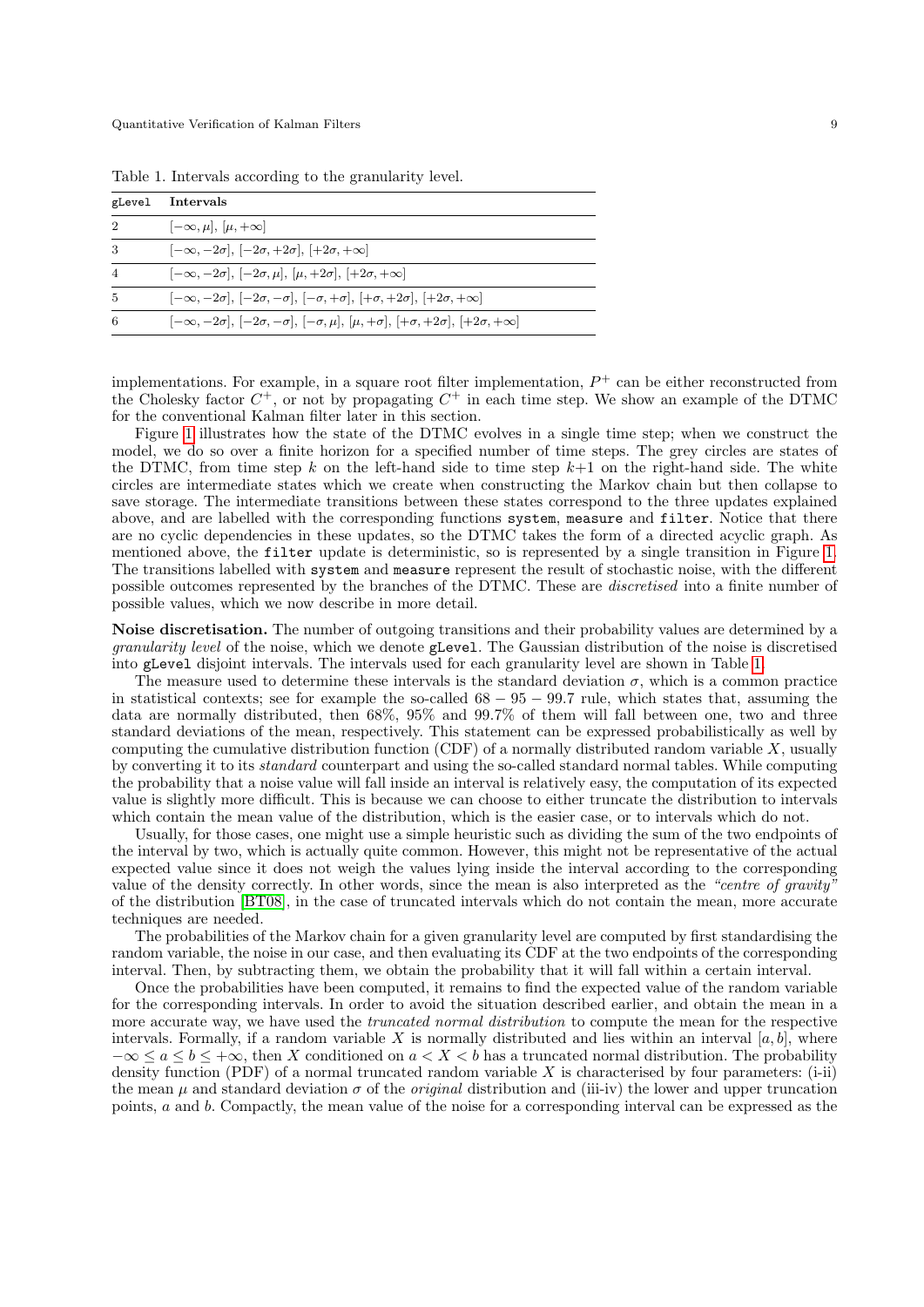conditional mean,  $E[X|a < X < b]$ , given by the following formula [\[JKB94\]](#page-24-25):

<span id="page-10-0"></span>
$$
E[X|a < X < b] = \mu + \sigma \frac{\phi(\frac{a-\mu}{\sigma}) - \phi(\frac{b-\mu}{\sigma})}{\Phi(\frac{b-\mu}{\sigma}) - \Phi(\frac{a-\mu}{\sigma})}
$$
\n<sup>(7)</sup>

Note that in the expression above,  $\phi$  and  $\Phi$  denote the PDF and CDF of the standard normal distribution, respectively. Also note that the denominator has already been computed in the previous step, when the transition probabilities were computed. As a result, the computation of the transition probabilities and the conditional mean values for each of the corresponding intervals can be done in a unified manner.

Example. We illustrate the DTMC modelling of a conventional Kalman filter with an example. For this, we use a kinematic system model which is currently 5 metres away from the origin, moving with a velocity of 5 metres per second, and which is perturbed by noise having a normal distribution with  $\mu = 0$  and  $\sigma^2 = 0.025$ . The sensor, which is assumed to be more accurate, is also perturbed by normally distributed noise with  $\mu = 0$ and  $\sigma^2 = 0.01$ . The task of the Kalman filter is to estimate the system model's state vector, comprising both its position and velocity. It only directly observes (measures) the position, but will also be able to derive an estimate of the velocity.

In order to construct the Markov chain, assuming a granularity level of gLevel = 3 and the noise values for  $\mu$  and  $\sigma^2$  defined earlier, the first step is to compute the transition probabilities for the given gLevel value, as has been described above. For example, for the interval  $[-2\sigma, +2\sigma]$ , the probability that a random variable (e.g., noise), denoted by  $X$ , will fall inside this interval is computed as follows:

$$
P(-2\sigma \le X \le +2\sigma) = \Phi(X < +2\sigma) - \Phi(X < -2\sigma) \approx 0.9545
$$
\n(8)

Similarly, the probabilities for the other two intervals  $([-\infty, -2\sigma]$  and  $[+2\sigma, +\infty]$  are both approximately 0.02275, since  $P(X \le -2\sigma) = P(X \ge +2\sigma)$ . Next, we consider the computation of the mean noise value, which denotes the amount of noise by which the system model is perturbed. For the interval  $[-2\sigma, +2\sigma]$ , this is already known to us (it is 0), because the mean is contained in the interval considered. However, for the sake of this example it is also computed. This is expressed as the conditional mean of X given that it can only take values inside this interval, using Equation [7:](#page-10-0)

$$
E[X|a < X < b] = \mu + \sigma \frac{\phi(\frac{a-\mu}{\sigma}) - \phi(\frac{b-\mu}{\sigma})}{\Phi(\frac{b-\mu}{\sigma}) - \Phi(\frac{a-\mu}{\sigma})} = 0 + 0.158 \frac{0.05 - 0.05}{0.977 - 0.022} = 0
$$
\n(9)

The mean noise values of the other two intervals are computed in a similar manner.

Figure [2](#page-11-0) shows a fragment of the DTMC modelling this Kalman filter. For clarity, we use the same format as Figure [1,](#page-8-0) including intermediate states, shown in white, which are later removed, leaving only the grey states. As described above, each state of the Markov chain is of the form  $(k, x, z, \hat{x}, f)$ . More precisely, in this example:  $\hat{x}$  is  $\hat{x}_k^+$ , the a posteriori state estimation vector at time k; and f, which represents any variables needed by the Kalman filter, is just the a posteriori estimation-error covariance matrix  $P_k^+$ . In the initial state, at time step  $k = 0$ , we have: a system state (position and velocity) of  $x = \begin{bmatrix} 5 & 5 \end{bmatrix}^T$ ;  $z = 0$  and  $\hat{x} = \hat{x}_k^+ = [0 \ 0]^T$ , since no measurement has yet occurred; and  $f = P_k^+ = 10 \cdot I$ , since there is no information about the correlation between state variables.

From this initial state, there are gLevel=3 transitions, representing the system updates described earlier. This updates x according to the left part of Equation  $(1)$ , i.e.:

$$
x_1 = Fx_0 + w = \begin{bmatrix} 1 & 1 \\ 0 & 1 \end{bmatrix} [5 \ 5]^T + w \tag{10}
$$

The three transitions are labelled with the probabilities 0.02275, 0.9545 and 0.02275, representing the cases where the process noise w is  $-0.375$ , 0 and  $+0.375$ , respectively, as computed above. Next, there are gLevel=3 transitions for the measure updates, setting z according to the right part of Equation  $(1)$ :

$$
z_1 = Hx_1 + v = [1 \ 0] \ x_1 + v \tag{11}
$$

The transition probabilities are as for the first step, but represent now the possible values for measurement noise v: −0.237, 0 and +0.237.

Lastly, the (deterministic) filter steps occurs, which update  $\hat{x}^+$  and  $P^+$  as described in Equations [\(2\)](#page-3-2) to [\(6\)](#page-4-0) in Section [2.1.](#page-3-0) At this point, the innovation  $y_k$  and the innovation covariance  $S_k$  are computed.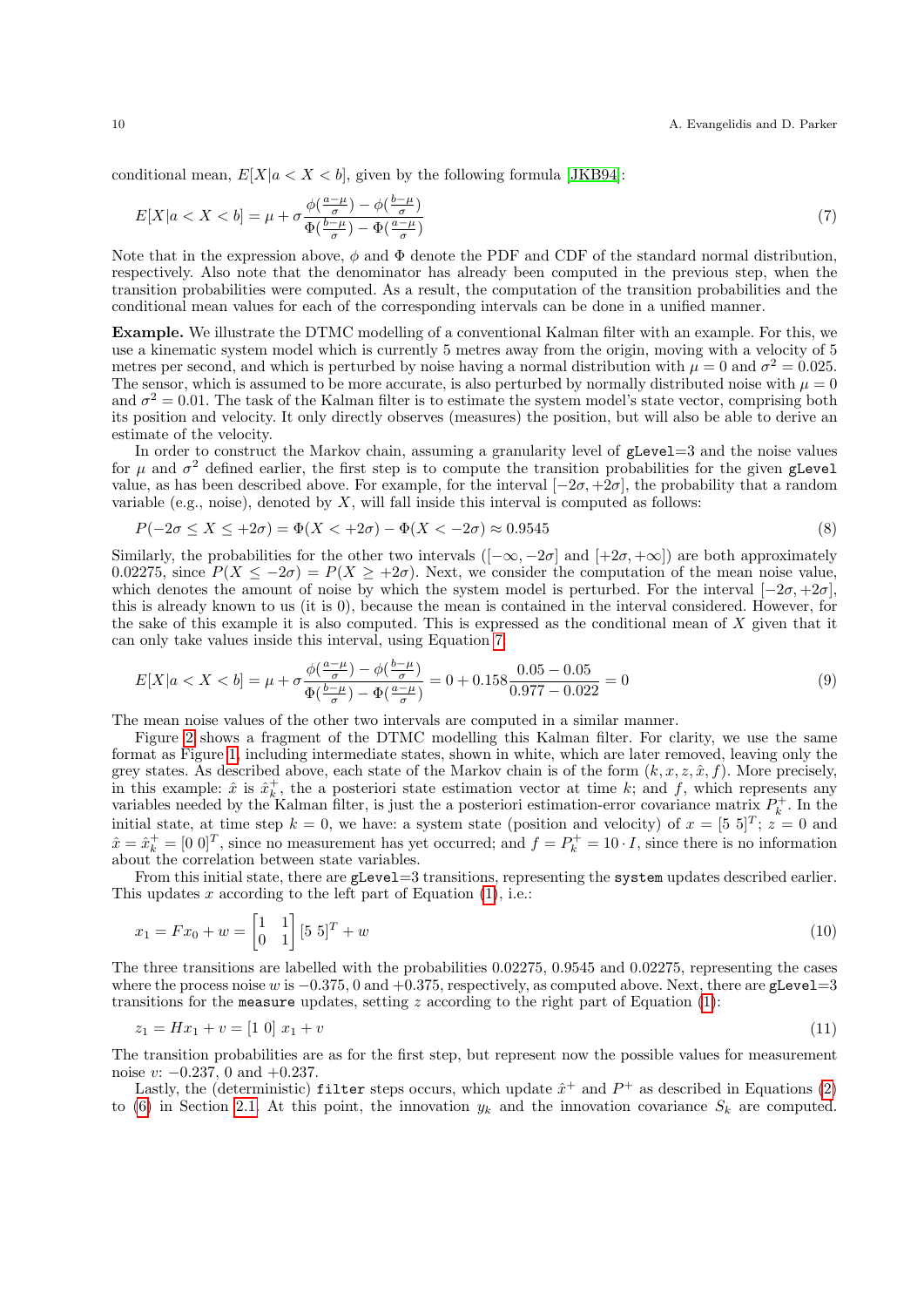Quantitative Verification of Kalman Filters 11

<span id="page-11-0"></span>

Fig. 2. Illustration of the construction of the DTMC modelling a conventional Kalman filter.

These variables will be needed for the computation of the Kalman gain  $K_k$ . The a priori estimation-error covariance matrix  $P_k^-$  is also computed and used here. The measurement noise covariance matrix  $R_k$ , also used to compute  $K_k$ , is here the scalar 0.01 since we assume normally perturbed noise with  $\sigma^2 = 0.01$ .

For the three example transitions shown in the right-hand part of Figure [2,](#page-11-0) the innovation  $y_1$  is the same as the measurement  $z_1$ , since the filter's a priori state estimate  $\hat{x}_1^-$  is zero; both take the value 10 since the measurement had zero noise on this branch. Consider the transition to the middle of the three grey states. The a posteriori state estimate is computed as follows:

$$
\hat{x}_1^+ = \hat{x}_1^- + K_1 y_1 = \begin{bmatrix} 0 \\ 0 \end{bmatrix} + \begin{bmatrix} 0.99950 \\ 0.50017 \end{bmatrix} [10] = \begin{bmatrix} 9.995 \\ 5.0017 \end{bmatrix}
$$
\n(12)

and the a posteriori estimation-error covariance matrix is:

$$
P_1^+ = (I - K_1 H)P_1^- = \begin{pmatrix} 1 & 0 \ 0 & 1 \end{pmatrix} - \begin{bmatrix} 0.99950 \ 0.50017 \end{bmatrix} \begin{bmatrix} 1 & 0 \end{bmatrix} \begin{bmatrix} 20.0083 & 10.0125 \ 10.0125 & 10.0250 \end{bmatrix} = \begin{bmatrix} 0.0100 & 0.0050 \ 0.0050 & 5.0171 \end{bmatrix}
$$
(13)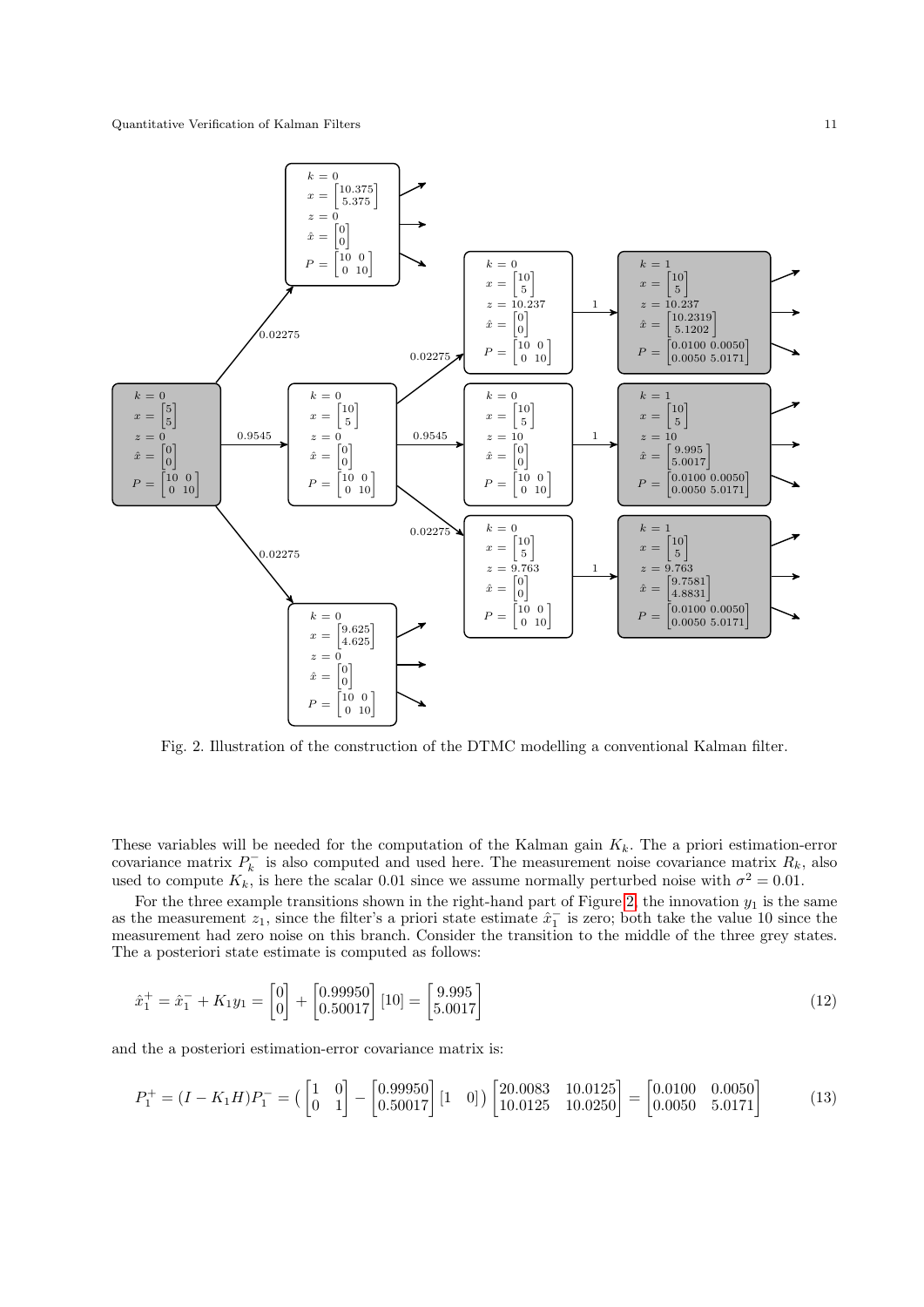#### <span id="page-12-0"></span>3.2. Verification of Numerical Stability

Next, we discuss how to capture numerical stability properties for our Kalman filter models (see the earlier summary in Section [2.3\)](#page-4-1) using the probabilistic temporal logic [\[FKNP11\]](#page-24-5) of the PRISM model checker [\[KNP11\]](#page-25-3). See Section [2.6](#page-7-0) for a description of the logic and [\[FKNP11\]](#page-24-5) for full details.

Verifying positive definiteness. In order to analyse this property, we perform an eigenvalue-eigenvector decomposition of  $P^+$  into the matrices  $[V, D]$ . The eigenvalues are obtained from the diagonal matrix D, and their positivity is determined and used to label each state of the Markov chain accordingly: we use an atomic proposition is PD for states in which  $P^+$  is positive definite. We can then specify the probability that the matrix remains positive definite for the duration of execution of the filter using the formula  $P_{=?}[G \text{ is } PD]$ .

Examining the condition number of the estimation-error covariance matrix. The verification of certain numerical properties, such as those related to positive definiteness, is a challenging task and should be treated with caution. This is because, while convenient, focusing the verification on whether an event will occur or not, might not capture inherent numerical difficulties related to the numerical stability of state estimation algorithms. In other words, it does not suffice to check whether  $P^+$  is positive definite or not by checking its eigenvalues because, as mentioned earlier, if they are in close proximity to zero, then round-off errors could cause them to become negative [\[GA14\]](#page-24-1).

For example, it is often the case that estimation practitioners want to detect matrices that are close to becoming singular, a concept which is often referred to as "detecting near singularity" [\[Bie77\]](#page-24-22). In other words, since a positive definite matrix is nonsingular, one wants to determine the "goodness" of  $\vec{P}^+$  in terms of its "closeness" to singularity, within some level of tolerance, usually the machine precision [\[GA14\]](#page-24-1). A matrix is said to be well-conditioned if it is "far" from singularity, while *ill-conditioned* describes the opposite. In order to quantify the goodness of  $P^+$ , we use the so-called *condition number*, which is a concept used in numerical linear algebra to provide an indication of the sensitivity of the solution of a linear equation (e.g.,  $Ax = b$ ), [\[GA14,](#page-24-1) [May82a\]](#page-25-0). In our case, this concept is used to obtain a measure of the goodness of  $P^+$ .

The condition number of  $P^+$  is given as  $\kappa(P^+) = \sigma_{max}/\sigma_{min}$ , where  $\sigma_{max}$  and  $\sigma_{min}$  are the maximum and minimum singular values, respectively [\[Gib11,](#page-24-2) [May82a\]](#page-25-0). These can be obtained by performing the singular value decomposition (SVD) of  $P^+$ . A "small" condition number indicates that the matrix is well-conditioned and nonsingular, while a "large" condition number indicates the exact opposite. Note that the smallest condition number is 1, when  $\sigma_{max} = \sigma_{min}$ .

We express this property as the formula  $\mathbb{R}^{cond}_{=?}[\mathbf{I}^{=k}]$ , which gives the expected value of the condition number after k time steps. We assign the condition number to each state of the DTMC using a reward function cond and we set  $k$  to be maxTime, the period of time for which we verify the filter.

Providing bounds on numerical errors. Another useful aspect of the condition number is that it can be used to obtain an estimate of the precision loss that numerical computations could cause to  $P^+$ . For instance, for a single-precision and a double-precision floating-point number format, the precision is about 7 and 16 decimal digits, respectively. Since our computations take place in the decimal number system, the logarithm of the condition number (e.g.,  $log_{10}(\kappa(P^+))$ ), gives us the ability to define more concretely when a condition number will be considered "large" or "small" [\[BS87,](#page-24-26) [May82a,](#page-25-0) [Sim06\]](#page-25-1). For example,  $log_{10}(\kappa(P^+)) > 6$  and  $log_{10}(\kappa(P^+)) > 15$  could indicate possible numerical problems in the estimation-error covariance computation and render  $P^+$  ill-conditioned when implemented in a single and a double precision floating-point number format, respectively.

So, to verify this property we construct a closed interval whose endpoints will be based on the appropriate values of the numerical quantity of  $log_{10}(\kappa(P^+))$ . This lets us label states whose value of  $log_{10}(\kappa(P^+))$  will fall within "acceptable" values in the interval, when, for instance, double precision is used. We then use the property  $P_{r}$  G is CondWithin ], in a similar fashion to the first property above, where is CondWithin labels the "acceptable" states. A probability value of less than 1 should raise an alarm that numerical errors may be encountered.

#### <span id="page-12-1"></span>3.3. Verification of Modelling Error Compensation Techniques

In this section, we discuss how to to quantitatively analyse a second aspect of the effectiveness of Kalman filters: the detection of filter divergence in the presence of modelling errors (see the earlier discussion in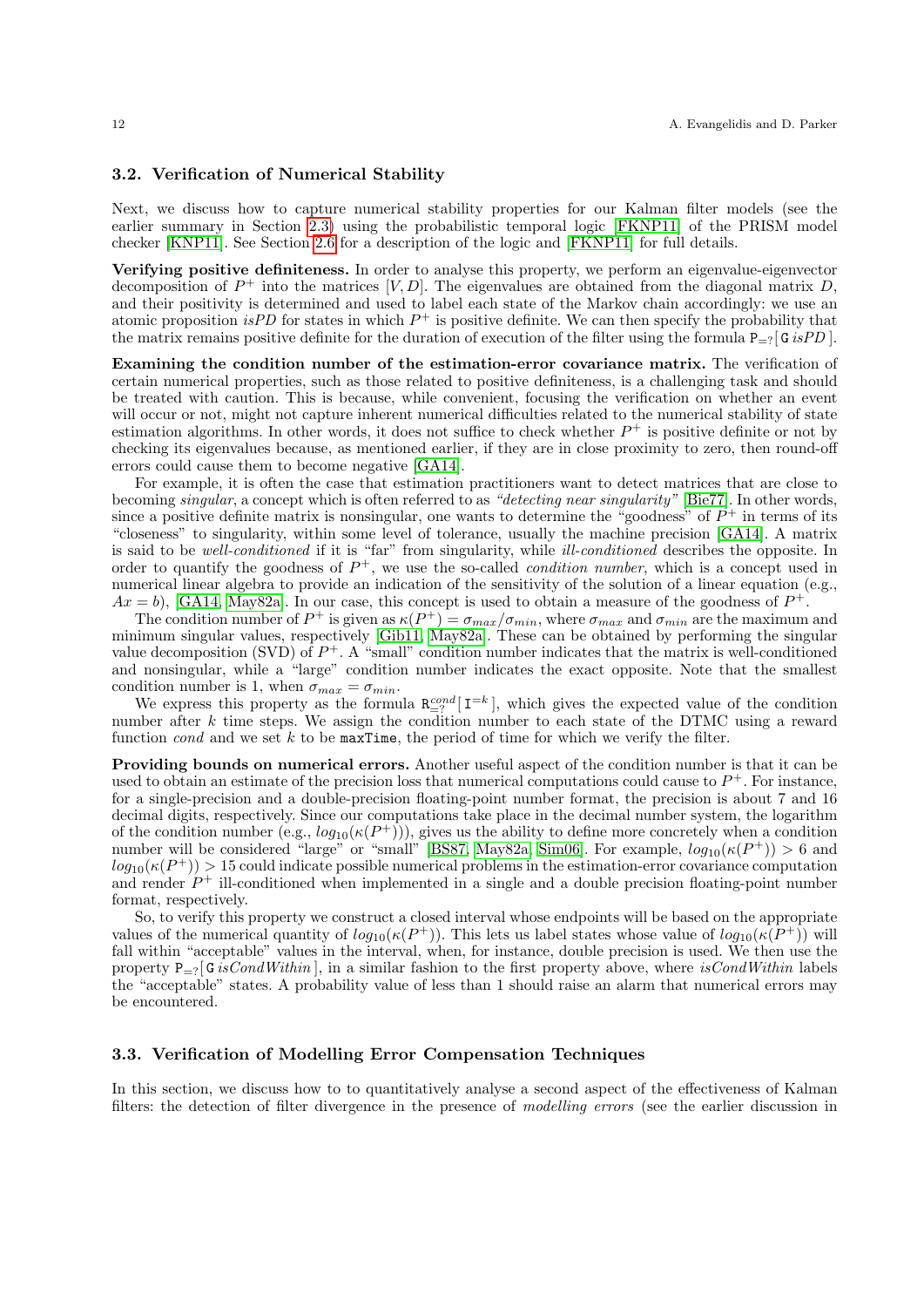Section [2.4\)](#page-5-0). Quantitative verification is used to verify *consistency* properties of Kalman filters. This can be used to drive the so-called filter tuning process, which optimises parameters of the filter, and produce guarantees on the chosen parameter values.

Verifying that the innovation is bounded by its variance. We consider two statistical tests. In the first, we verify that the fraction of times that the innovations (see Section [2.1\)](#page-3-0) fall within two standard hrst, we verify that the fraction of times that the innovations (see Section 2.1) fall within two standard deviations ( $\approx 1.96\sqrt{S}$ ) of the mean is at least 95%. In order to express this property as a temporal logic formula, we use a reward function inRange, which assigns a reward of 1 to the states in which the value of the innovation  $y_k$  falls within two standard deviations, and 0 otherwise.

Then, the reward-based property used to verify that 95% of the times the  $inRange$  reward falls within two standard deviations, is expressed as a formula of the form the  $\mathbb{R}^{inRange}_{=?}$  [C<sup> $\leq maxTime$ </sup>]. The result of the reward is then compared to a bound, which is determined upon the maximum time the model runs. This bound is computed as the product of 0.95 with the maxTime variable, taking into consideration that measurements are processed as scalars. For instance, if the model runs for 20 time steps, the bound on the reward will be 19 (0.95  $\times$  20), since 19/20  $\approx$  95%.

In our case, we assume that there are no measurements available during the first two time steps. The reason is due to the way we index time, starting from 0, since the first two states are used in the initialisation of the Markov chain. This means that when the model runs for 20 time steps (i.e. maxTime=20), the bound which should be exceeded by the result of the *inRange* reward, is  $\approx 17$ . As a result, if the result of the formula is a value less than 17, then this is an indication that the Kalman filter is inconsistent.

Verifying that the magnitude of the innovations is proportionate to the covariance. The second statistical test we consider revolves around the concept of hypothesis testing, in which the *null* hypothesis  $H_0$ describes the *status quo* or the default theory [\[Was10\]](#page-25-14), and the *alternative* hypothesis  $H_1$  the exact opposite. The overall concept of hypothesis testing is to test  $H_0$  against  $H_1$  and decide whether to reject  $H_0$ , based on the "amount" of evidence we acquire from the data, which in our case corresponds to the measurements emitted at each time step. It is important to note that there does not exist any symmetry between  $H_0$  and  $H_1$ , meaning that failure to obtain the required evidence, does not imply that  $H_0$  is true, rather than the fact that enough evidence has not been acquired to reject it. In our context, the null hypothesis  $H_0$  states that the Kalman filter is consistent, or more specifically that the magnitude of the innovations  $y_k$  is proportionate to the covariance computed by the Kalman filter. Furthermore, the alternative hypothesis,  $H_1$ , describes the hypothesis that the Kalman filter is inconsistent.

The *statistic* that we structure the statistical test around is the so-called *normalised innovation squared* (NIS) [\[BSL01\]](#page-24-3), given as:  $\epsilon_{y_k}^2 = y_k^T S^{-1} y_k$ . Formally, a statistic is a function of the data, and since it is a random variable it has a certain distribution [\[Was10\]](#page-25-14). Note that  $\epsilon_{y_k}^2$  conforms totally to the formal definition of a statistic, since  $\epsilon_{y_k}^2$  is a random variable, it can be expanded to:

$$
\epsilon_{y_k}^2 = \left(z_k - H\hat{x}_k^-\right)^T \left[HP_k^-H^T + R_k\right] \left(z_k - H\hat{x}_k^-\right) \tag{14}
$$

and it follows a  $\chi^2$  distribution. However, since the information at a particular time instant k might not be sufficient to draw reliable conclusions, [\[BSL01\]](#page-24-3) proposed that the average of  $K$  time steps should be taken into account. Therefore, the statistic we consider is the time-average normalised innovation squared, given by  $\bar{\epsilon}_{y_k}^2 = \frac{1}{K} \sum_{i=1}^K \epsilon_{y_k}^2$ .

Under the assumption that  $H_0$  has been retained, or in other words that there is no sufficient evidence to declare the Kalman filter as inconsistent,  $K\bar{\epsilon}_{y_k}^2$  is  $\chi^2$  distributed with Kn degrees of freedom, where n is the dimension of the measurement vector [\[BSL01,](#page-24-3) [Rei01\]](#page-25-15). Note that the  $\chi^2$  distribution, unlike the Gaussian distribution, is indexed by one integer parameter, the degrees of freedom. We fail to reject  $H_0$  as long as  $\bar{\epsilon}_{y_k}^2 \in [r_1, r_2]$ , where the confidence region is defined as  $Pr\{\bar{\epsilon}_{y_k}^2 \in [r_1, r_2] \mid H_0\} = 1 - \alpha$ , and the significance *level*  $\alpha$  is set to 0.05 as before. In general, a confidence region, or a confidence interval for the univariate case, of a level  $1 - \alpha$  where  $\alpha = 0.05$ , defines a 95% interval in which we expect the unknown value of the parameter we try to estimate, in this case the NIS, to fall within this interval with probability at least 95%.

In other words,  $\alpha = 0.05$  represents the probability of making a type I error (a false positive decision), by rejecting the null hypothesis when it is true. A type I error in our case means that we incorrectly declare the Kalman filter as inconsistent, and a level  $\alpha = 0.05$  defines an upper bound on the probability of committing such an error. For example, assuming 40 time steps  $(K = 40)$  and a one-dimensional measurement vector, the two-sided confidence region for the  $\chi^2_{40}$  variable is  $[\chi^2_{40}(0.025), \chi^2_{40}(0.975)]$ , which is defined as [24.433, 59.342].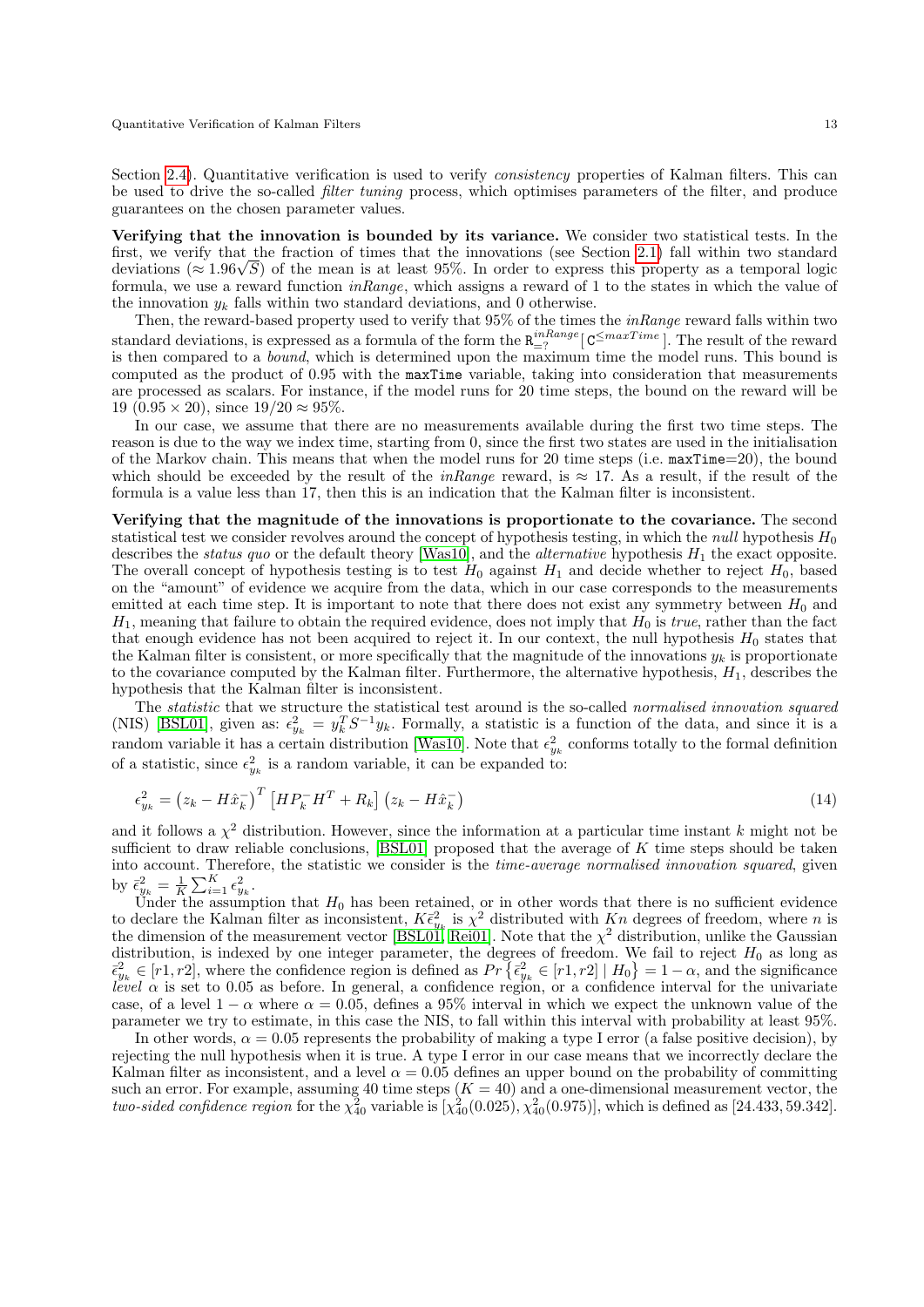| Input                       | Description                                     | Used in | Type       |
|-----------------------------|-------------------------------------------------|---------|------------|
| $\hat{x}_{0+}^+$<br>$P_0^+$ | A posteriori state estimate vector              | Filter  | RealVector |
|                             | A posteriori estimation-error covariance matrix | Filter  | RealMatrix |
| $\boldsymbol{x}$            | State vector                                    | System  | RealVector |
| w                           | Process noise vector                            | System  | RealVector |
| $\boldsymbol{v}$            | Measurement noise vector                        | System  | RealVector |
| F                           | State transition matrix                         | Shared  | RealMatrix |
| Q                           | Process noise covariance matrix                 | Filter  | RealMatrix |
| H                           | Measurement matrix                              | Shared  | RealMatrix |
| $\boldsymbol{R}$            | Measurement noise covariance matrix             | Shared  | RealMatrix |
| gLevel                      | Granularity of the noise                        | Shared  | int        |
| decPlaces                   | Number of decimal places                        | Shared  | int        |
| maxTime                     | Maximum time the model will run                 | Shared  | int        |
| filterType                  | Type of filter variant                          | Shared  | int        |

<span id="page-14-1"></span>Table 2. User inputs for each of the models

Then, since we want to test whether the time-average normalised innovation squared statistic falls within the interval we divide the lower  $(r1)$  and upper  $(r2)$  endpoints by the number of time steps, in this case  $K = 40$ , to obtain the following interval: [0.6108, 1.4835]. For instance, if  $\bar{\epsilon}_{y_k}^2 = 0.85$ , hypothesis  $H_0$  is not rejected (i.e.,  $H_0$  is retained), and if it falls outside of the above region (e.g.,  $\bar{\epsilon}_{y_k}^2 = 2.67$ ),  $H_0$  is rejected.

The aforementioned statistical test is constructed by specifying a formula of the form  $\mathbb{R}^{nis. avg}_{= ?}$  [C<sup> $\leq maxTime$ </sup>]. First, a formula nis is used which calculates the normalised innovation squared statistic. Then, we define a reward function *nis\_avg* which divides the *accumulated* result obtained from the previous formula, *nis*, by the maximum time the model runs, and assigns the result to the states of the model. In each transition the cumulative reward is updated and when it reaches the terminal state, the time-average normalised innovation squared statistic (*nis\_avg*) is obtained. The terminal state of the model is defined by the predicate  $t = maxTime$ . Note that the time-average normalised squared value is obtained by dividing by  $(\text{maxTime} - 2)$ , rather than by maxTime. This is because we do not want to take into account in the computation the values of the initial states of the model (when  $t = 0$  or when  $t = 1$ ). The value of (maxTime - 2) essentially defines the degrees of freedom of the  $\chi^2$  distribution, which means that when maxTime=20, the lower and upper bounds are computed for 18 degrees of freedom.

#### <span id="page-14-0"></span>4. Tool Support: VerFilter

Next, we provide some details about the tool, VerFilter, which is the software implementation of the framework defined in Section [3.](#page-7-1) The VerFilter tool is written in the Java programming language in order to be seamlessly integrated with the PRISM libraries, which are also mostly written in Java. The tool and supporting files for the results in the next section are available from [\[Sup\]](#page-25-16).

VerFilter Inputs. In Table [2](#page-14-1) we show the user inputs available to VerFilter, distinguishing which of those refer to the system and measurement model, which refer specifically to the filter models and which are shared between them. The RealVector and RealMatrix shown in Table [2](#page-14-1) are implemented as one-dimensional and two-dimensional arrays of type double, respectively. VerFilter also takes as inputs four extra parameters: (i) gLevel, which takes an integer between 2 and 6, and has been discussed in Section [3.1;](#page-8-1) (ii) decPlaces, which allows the user to specify an integer between 2 and 15, the number of decimal places to which the numerical values used in the computations will be rounded; (iii) maxTime, which is an integer and determines the maximum time the model will run; and (iv) filterType, which is the type of filter to be executed.

VerFilter Algorithms. In this paper, we focus on four filter variants: the conventional Kalman filter (CKFilter), the Carlson-Schmidt square-root filter (SRFilter), the Bierman-Thornton U-D filter (UDFilter) and the steady-state Kalman filter (SSFilter). In VerFilter, several of the numerical linear algebra computations for implementing Kalman filters are done using the Apache Commons Math library [\[apa\]](#page-24-27), while other parts have been manually implemented. In CKFilter, for example, the library is used for "basic" matrix operations and for the eigen and singular value decomposition of  $P$ . For SRFilter, algorithms im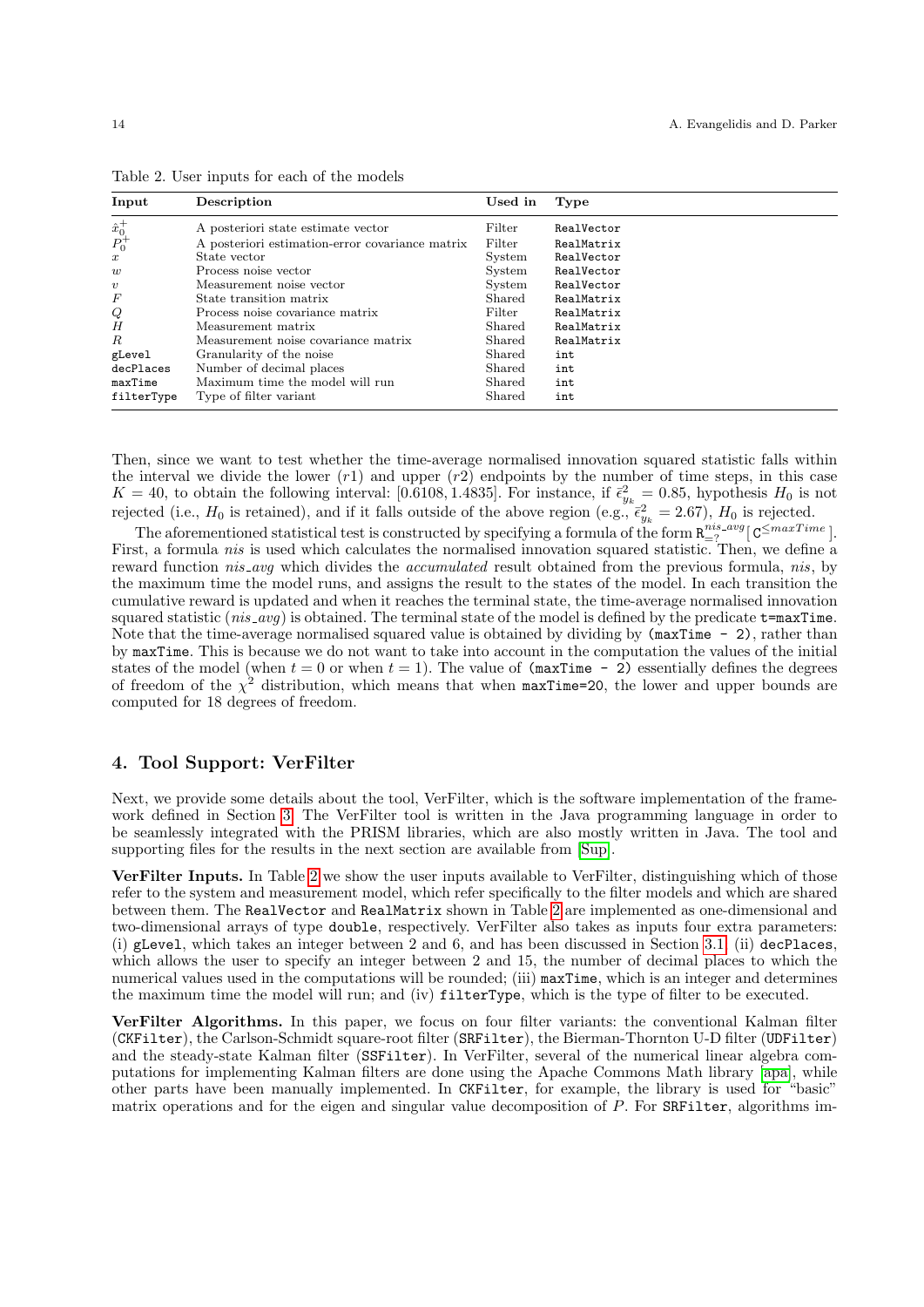plemented manually include the upper-triangular Cholesky factorisation and Carlson's measurement update with Schmidt's time update using *Householder transformations*.

#### 5. Experimental Results

We now illustrate results from the implementation of our techniques on the four filters mentioned above. For the system models in our experiments, we use two distinct kinematic state models which describe the motion of objects as a function of time. For the first, the *discrete white noise acceleration model* (DWNA), the initial estimation-error covariance matrix  $P_0^+$  is defined as 10 $\cdot I$ . Defining  $P_0^+$  as a diagonal matrix is quite common, since it is initially unknown whether the state variables are correlated to each other. The process noise covariance matrix is given by  $Q = \Gamma \sigma_w^2 \Gamma^T$  where the noise gain matrix  $\Gamma = [\frac{1}{2} \Delta t^2 \Delta t]^T$  is initialised by setting the sampling interval  $\Delta t$  to 1, which results in  $\Gamma = [0.5 \; 1]^T$ . The variance  $\sigma_{\omega}^2$  is set to 0.001 initially. For the second model, the *continuous white noise acceleration model* (CWNA),  $\sigma_w^2$  is initially set to 0.001. Note that each of these models results in a different process noise covariance matrix Q. For more details on these models, see [\[Sup\]](#page-25-16). Apart from the experiments described in Section [5.3,](#page-22-0) where we investigate efficiency and scalability, we fix the noise discretisation granularity at gLevel=2.

#### <span id="page-15-0"></span>5.1. Verification of Numerical Stability

Condition numbers. In the first set of experiments, results for which are shown in Figure [3,](#page-16-0) we analyse the condition numbers of  $P^+$  for the conventional (CKFilter) and U-D (UDFilter) filters, and  $C^+$  for the square-root filter (SRFilter). This is in order to verify that  $P^+$ , or the matrices which constitute  $P^+$ , remain well-conditioned in terms of maintaining their nonsingularity as they are being propagated forward in time (as discussed in Section [3.2\)](#page-12-0). Note that, for the U-D filter, we verify the reconstructed matrix  $P^+$  at a specific time step, while for the square-root filter, we use the Cholesky factor  $C^+$ . We check this property while varying two parameters. The first is the numerical precision in terms of the number of decimal places, which we vary from 3 to 6 inclusive. The second is the time horizon of the model, which in our case is measured in discrete time steps and is varied from 2 to 20.

Our goal is twofold. Firstly, we examine whether an increase in numerical precision has a meaningful effect on how accurately the condition number is computed. This is important since, as we show in Section [5.3,](#page-22-0) a decrease in the numerical precision usually makes verification more efficient. Being able to consider an appropriate threshold above which an increase in the numerical precision will not have an effect on the property to be verified can determine the applicability of these verification mechanisms in realistic settings. Secondly, we examine whether letting the model evolve for a greater amount of time could have an impact on the property that is being verified.

The first observation for the CKFilter as shown in Figures [3a](#page-16-0) and [3b](#page-16-0) is that the increased numerical precision actually affects the verification result. For example, we note that for maxTime values in the range of 4−20, when the input to our model for the numerical precision is 3 decimal places, the instantaneous reward jumps to infinity. An infinite reward in this case means that the condition number of  $P^+$  is  $\approx 1.009e+16$ , which practically means that  $P^+$  is "computationally" singular and consequently positive definiteness is not being preserved. This is in contrast to the result obtained for both the SRFilter and UDFilter, where positive definiteness is preserved, irrespective of the numerical precision and the value of maxTime used. For the SRFilter, as shown in Figures [3c](#page-16-0) and [3d,](#page-16-0) the highest reward value is  $\approx$  70, while for the UDFilter. Figures [3e](#page-16-0) and [3f,](#page-16-0) it is  $\approx 5000$ . This means that the positive definiteness property of  $P^+$  is maintained throughout the execution of these two types of filters, and the increase in the numerical precision did not have any significant effect on the propagated matrix  $P^+$ .

On the other hand, for the CKFilter, positive definiteness is preserved when we increase the numerical precision to a value > 4, and the instantaneous reward assigned to the states fluctuates around small values close to zero. Another interesting observation is that, for the three filters considered, the instantaneous rewards stabilise to a value of  $\approx 2$ , irrespective of whether the numerical precision is 4, 5 or 6. In fact, for the three filter variants, the actual absolute difference of the rewards over the states in which positive definiteness is preserved between a numerical precision of 5 and 6 decimal places, is  $\approx 0.1$ .

Filter tuning. In the second set of experiments, we consider CKFilter and SRFilter, while the system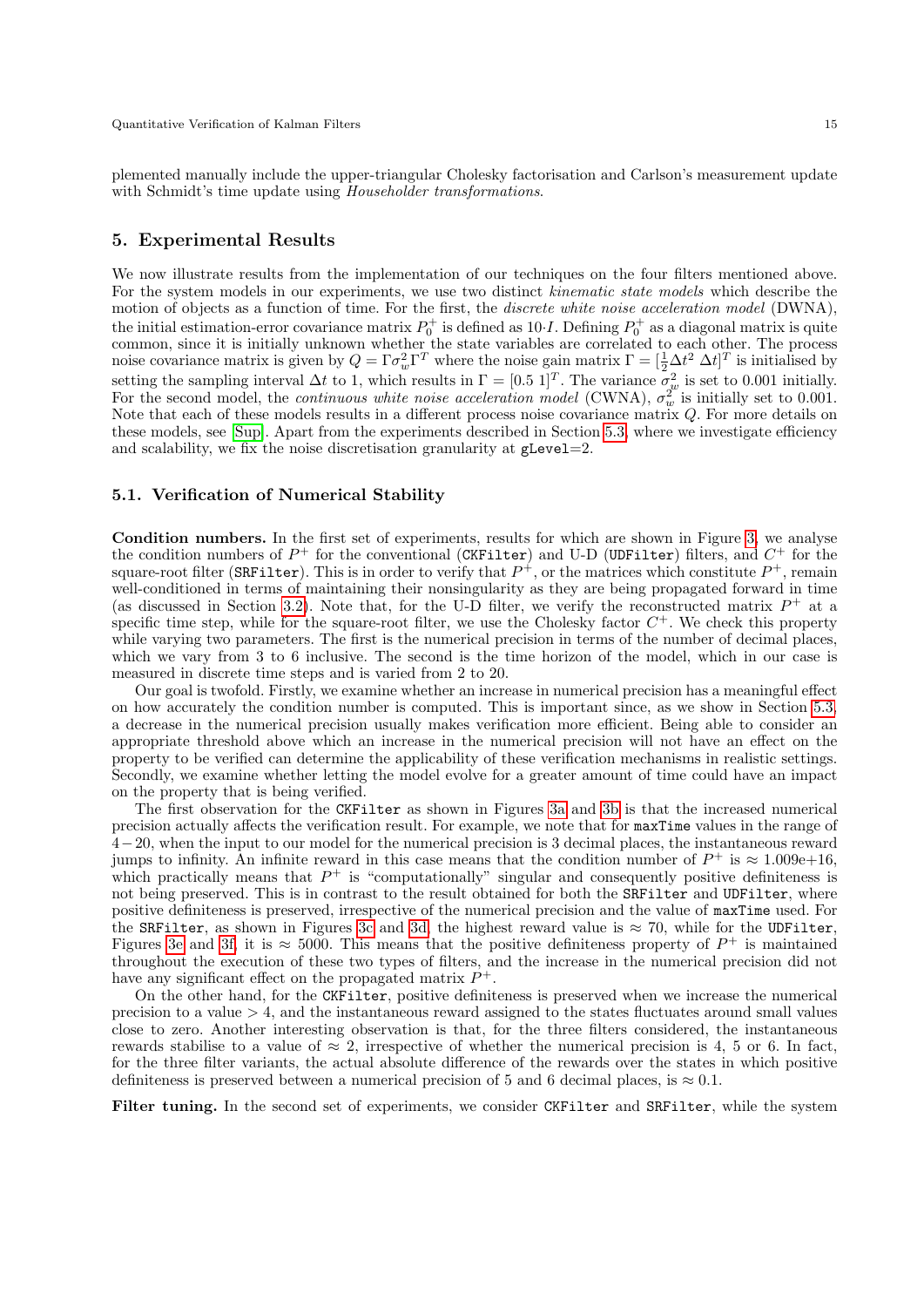<span id="page-16-0"></span>

Fig. 3. Condition number of  $P+$  over time under various degrees of precision.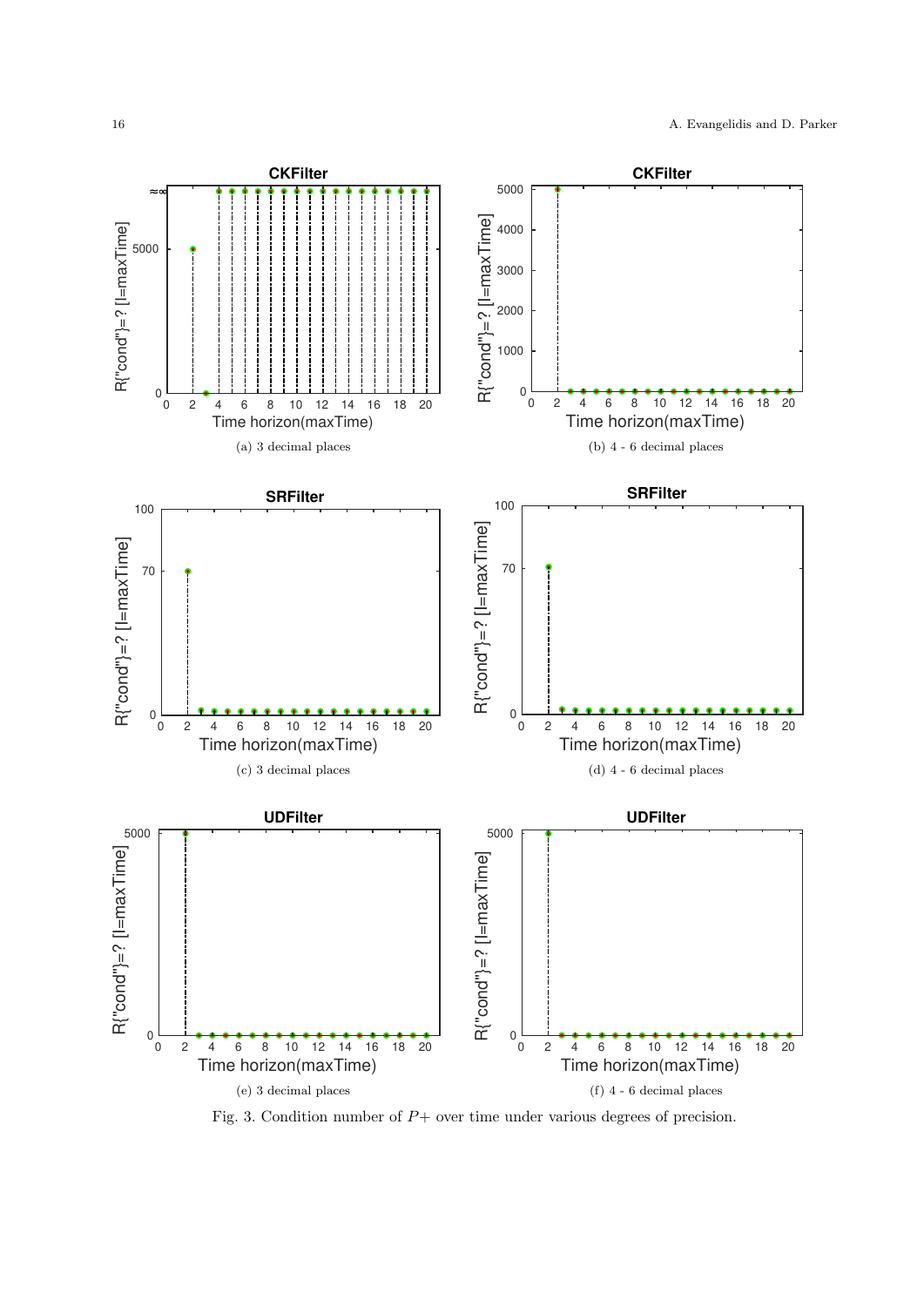<span id="page-17-0"></span>

model is a continuous white noise acceleration kinematic model. Our goal is to examine how VerFilter can be used to examine heuristic-based approaches and ad-hoc methods such as artificial noise injection in terms of their usefulness in correcting potential numerical problems in  $P^+$ . This is also helpful in situations where it is challenging to determine the elements of Q, by performing an automatic search over those values which will produce an optimal performance, in this case in terms of the numerical robustness of P.

To this end, we verify whether  $P^+$  will remain well-conditioned or not, by varying the elements of Q. Similar to the first set of experiments we verify  $C^+$  directly. For both of the filters, the noise variance  $\sigma_w^2$ , which determines the elements of Q, is the input to our model,  $P^+$  (and  $C^+$ ) is being verified against. We do not vary the maximum time; rather, we let the Markov chain evolve to a fixed maxTime= 20 time steps, which corresponds to  $\approx 1 \times 10^6$  states. Also, the numerical precision is fixed to 3 decimal places.

Figure [4](#page-17-0) shows the effects of increasing the variance of the noise by small increments, which is then multiplied with the elements of  $Q$ , for the CKFilter and the SRFilter, respectively. The first point of the plot (0.1, 1000) in Figure [4a,](#page-17-0) means that for a value of  $\sigma_w^2 = 0.1$ , the corresponding instantaneous reward which corresponds to the condition number of  $P^+$  in a set of states where  $\text{maxTime}=20$ , is 1000. Similarly, the first point of the plot (0.1, 70) in Figure [4b,](#page-17-0) implies that the corresponding instantaneous reward for C<sup>+</sup> for a maxTime=20 is  $\approx$  70. For both of the filter types, a similar trend is observed. As we increase  $\sigma_w^2$ , the reward values decrease which implies an increase on the "quality" of  $P^+$ s. In the end, the reward values reach a condition number of  $\approx 43$  and  $\approx 1.94$  for the two filters, respectively.

For this specific case, the optimal value is  $\sigma_w^2 = 1.3$  for both filters. For CKFilter in particular, it is important to check, when performing verification on Markov chains whose trajectories evolve over multiple states, that the positive definiteness of  $P^+$  is not destroyed between successive states (i.e., successive time steps). To this end, it is advisable to use a property of the form  $P_{=?}[G \text{ is } PD]$  and reject models in which this is not satisfied with probability one.

Filter comparison. In Table [3,](#page-18-0) we compare three of the Kalman filter variants available in VerFilter: CKFilter, SRFilter and UDFilter. In this set of experiments, the setup is similar to the first one in terms of the system model and the filter parameters used. First, our purpose is to demonstrate the correctness of our approach by comparing the condition numbers of  $P^+$  and  $C^+$  between the three filter types. For instance, when the positive definiteness property is not violated, and as the reward values begin to converge to certain values, then the difference of the condition number of  $P^+$  between CKFilter and UDFilter should be small. The same can also be said for the difference between the condition number of  $P^+$  of CKFilter (and UDFilter), and the squared value of the condition number of  $C^+$  of SRFilter. For example, one can quickly observe in Table [3](#page-18-0) that the reward values of CKFilter are nearly the same as the respective values of UDFilter. In particular, as the time horizon increases, the values of these two filters become equal to each other. Similarly, one can observe that the squared reward values of SRFilter are approximately the same as the reward values obtained for the other two filters. For instance, for a numerical precision of 6 decimal places and a maxTime value of 10, the reward value for SRFilter is  $R_{I=10}^{cond} = 1.966205$ . Squaring this gives  $1.966205^2 \approx 3.866$ , which is a very close approximation to the reward values of the other two filters.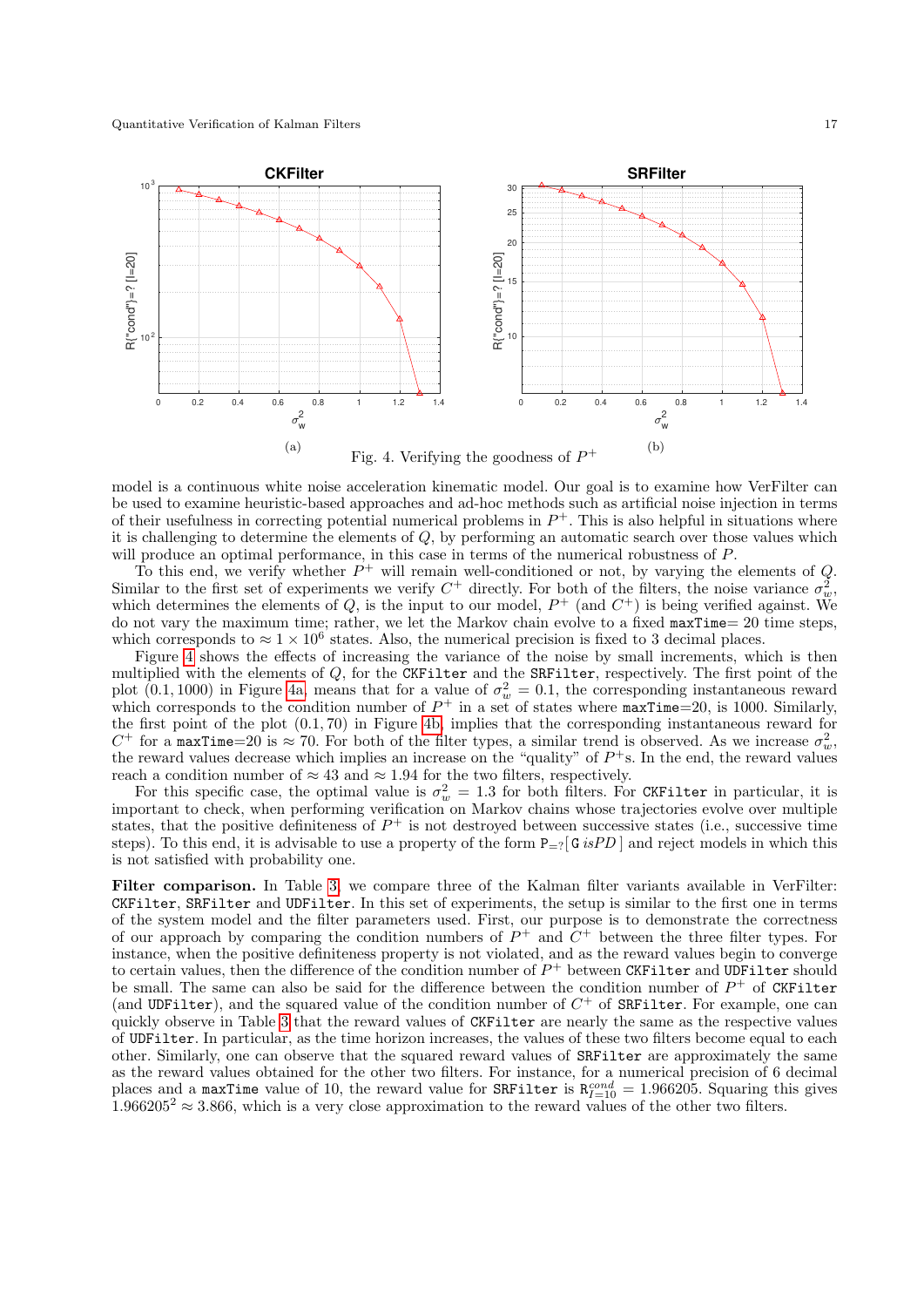| decPlaces                         | CKFilter            | SRFilter                | <b>UDFilter</b>       | <b>CKFilter</b>                         | SRFilter                                | <b>UDFilter</b>                   |  |
|-----------------------------------|---------------------|-------------------------|-----------------------|-----------------------------------------|-----------------------------------------|-----------------------------------|--|
|                                   | $P = ?$ [ G is PD ] | $P = ?$ [G is PD ]      | $P = ?$ [ G is PD ]   | $R_{\equiv ?}^{cond}$ [ $1 = maxTime$ ] | $R_{\equiv ?}^{cond}$ [ $I = maxTime$ ] | $R_{\equiv ?}^{cond}$ [I=maxTime] |  |
|                                   |                     |                         |                       |                                         |                                         |                                   |  |
| 3, maxTIme=2                      | $\mathbf{1}$        | $\mathbf{1}$            | $\mathbf{1}$          | 5001                                    | 69.875                                  | 5000                              |  |
| 3.maxTIme=3                       | $\mathbf{1}$        | $1\,$                   | $\mathbf{1}$          | 6.854102                                | 2.479506                                | 3.472570                          |  |
| 3.maxTIme=4                       | $\mathbf 0$         | $\,1\,$                 | $\mathbf{1}$          | $+\infty$                               | 2.016643                                | 2.370931                          |  |
| 3, maxTIme=5                      | $\bf{0}$            | $\,1\,$                 | $1\,$                 | $+\infty$                               | 1.943289                                | 2.200921                          |  |
| $3.$ max $T$ Tme=6                | $\Omega$            | $\mathbf{1}$            | $\mathbf{1}$          | $+\infty$                               | 1.943289                                | 2.192302                          |  |
| 3, maxTIme=7                      | $\bf{0}$            | $\,1\,$                 | $1\,$                 | $+\infty$                               | 1.943289                                | 2.192302                          |  |
| 3, maxTIme=8                      | 0                   | $\mathbf{1}$            | $\,1\,$               | $+\infty$                               | 1.943289                                | 2.192302                          |  |
| 3.maxTIme=9                       | $\Omega$            | $\mathbf{1}$            | $\mathbf{1}$          | $+\infty$                               | 1.943289                                | 2.192302                          |  |
| $3, maxTime = 10$                 | $\bf{0}$            | $\,1\,$                 | $1\,$                 | $+\infty$                               | 1.943289                                | 2.192302                          |  |
| $3, maxTime = 11$                 | $\boldsymbol{0}$    | $\,1$                   | $\mathbf{1}$          | $+\infty$                               | 1.943289                                | 2.192302                          |  |
| $3.maxTime=12$                    | $\Omega$            | $\mathbf{1}$            | $\mathbf{1}$          | $+\infty$                               | 1.943289                                | 2.192302                          |  |
| 3, maxTIme=13                     | $\overline{0}$      | $\,1$                   | $\mathbf{1}$          | $+\infty$                               | 1.943289                                | 2.192302                          |  |
|                                   | $\overline{0}$      |                         | $\mathbf{1}$          |                                         |                                         | 2.192302                          |  |
| $3, maxTime = 14$<br>3.maxTTme=15 | $\overline{0}$      | $\,1\,$<br>$\mathbf{1}$ | $\mathbf{1}$          | $+\infty$                               | 1.943289<br>1.943289                    | 2.192302                          |  |
|                                   |                     |                         |                       | $+\infty$                               |                                         |                                   |  |
| $3, maxTime = 16$                 | $\bf{0}$            | $\mathbf{1}$            | $\mathbf{1}$          | $+\infty$                               | 1.943289                                | 2.192302                          |  |
| 3.maxTIme=17                      | $\overline{0}$      | $\mathbf{1}$            | $\overline{1}$        | $+\infty$                               | 1.943289                                | 2.192302                          |  |
| $3$ , max $T$ Ime=18              | $\bf{0}$            | $\,1\,$                 | $1\,$                 | $+\infty$                               | 1.943289                                | 2.192302                          |  |
| $3$ , max $T$ Ime=19              | $\bf{0}$            | $\mathbf{1}$            | $\mathbf{1}$          | $+\infty$                               | 1.943289                                | 2.192302                          |  |
| $3.maxTime = 20$                  | $\overline{0}$      | $\mathbf{1}$            | $\overline{1}$        | $+\infty$                               | 1.943289                                | 2.192302                          |  |
|                                   |                     |                         |                       |                                         |                                         |                                   |  |
| 4.maxTIme=2                       | $\,1\,$             | $\,1\,$                 | $\overline{1}$        | 5001                                    | 70.768988                               | 5000.800100                       |  |
| 4.maxTIme=3                       | $\,1\,$             | $\,1\,$                 | $\mathbf{1}$          | 6.376508                                | 2.505185                                | 6.784395                          |  |
| 4,maxTIme=4                       | $\,1\,$             | $\mathbf{1}$            | $\,1\,$               | 3.439411                                | 2.040158                                | 4.519086                          |  |
| 4.maxTIme=5                       | $\mathbf{1}$        | $\mathbf{1}$            | $\mathbf{1}$          | 3.614225                                | 1.939357                                | 3.907120                          |  |
| 4,maxTIme=6                       | $\,1\,$             | $\,1\,$                 | $1\,$                 | 3.614225                                | 1.951946                                | 3.866359                          |  |
| 4, maxTIme=7                      | $\,1\,$             | $\,1\,$                 | $\mathbf{1}$          | 3.614225                                | 1.964276                                | 3.866359                          |  |
| 4.maxTIme=8                       | $\mathbf{1}$        | $\mathbf{1}$            | $\overline{1}$        | 3.614225                                | 1.962769                                | 3.866359                          |  |
| 4, maxTIme=9                      | $\,1\,$             | $\,1\,$                 | $\mathbf{1}$          | 3.614225                                | 1.962769                                | 3.866359                          |  |
| $4$ , max $T$ Ime=10              | $\mathbf{1}$        | $\,1\,$                 | $\mathbf{1}$          | 3.614225                                | 1.962769                                | 3.866359                          |  |
| 4.maxTTme=11                      | $\mathbf{1}$        | $\mathbf{1}$            | $\mathbf{1}$          | 3.614225                                | 1.962769                                | 3.866359                          |  |
| $4$ , max $T$ Ime=12              | $\mathbf{1}$        | $\,1\,$                 | $\mathbf{1}$          | 3.614225                                | 1.962769                                | 3.866359                          |  |
| $4$ , max $T$ Ime=13              | $\mathbf{1}$        | $1\,$                   | $\mathbf{1}$          | 3.614225                                | 1.962769                                | 3.866359                          |  |
| 4.maxTIme=14                      | $\mathbf{1}$        | $\mathbf{1}$            | $\mathbf{1}$          | 3.614225                                | 1.962769                                | 3.866359                          |  |
| 4.maxTIme=15                      | $\mathbf{1}$        | $\mathbf{1}$            | $\mathbf{1}$          | 3.614225                                | 1.962769                                | 3.866359                          |  |
| 4.maxTIme=16                      | $\mathbf{1}$        | $\mathbf{1}$            | $\mathbf{1}$          | 3.614225                                | 1.962769                                | 3.866359                          |  |
| $4$ , maxTIme=17                  | $\,1\,$             | $\,1\,$                 | $1\,$                 | 3.614225                                | 1.962769                                | 3.866359                          |  |
| $4$ , max $T$ Ime=18              | $\,1\,$             | $\,1\,$                 | $1\,$                 | 3.614225                                | 1.962769                                | 3.866359                          |  |
| 4.maxTIme=19                      | $\mathbf{1}$        | $\mathbf{1}$            | $\mathbf{1}$          | 3.614225                                | 1.962769                                | 3.866359                          |  |
| 4.maxTIme=20                      | $\mathbf{1}$        | $\mathbf{1}$            | $\mathbf{1}$          | 3.614225                                | 1.962769                                | 3.866359                          |  |
|                                   |                     |                         |                       |                                         |                                         |                                   |  |
| 5.maxTIme=2                       | $\,1\,$             | $\,1\,$                 | $1\,$                 | 5001.060113                             | 70.722645                               | 5000.810100                       |  |
| 5, maxTIme=3                      | $\,1\,$             | $\,1\,$                 | $\,1\,$               | 6.307259                                | 2.507737                                | 6.322909                          |  |
| 5.maxTIme=4                       | $\mathbf{1}$        | $\mathbf{1}$            | $\overline{1}$        | 4.164446                                | 2.031345                                | 4.116405                          |  |
| 5, maxTIme=5                      | $\,1\,$             | $\,1\,$                 | $1\,$                 | 3.758763                                | 1.932001                                | 3.801081                          |  |
| 5, maxTIme=6                      | $\,1\,$             | $\,1$                   | $\mathbf{1}$          | 3.866359                                | 1.954296                                | 3.852360                          |  |
| 5.maxTIme=7                       | $\mathbf{1}$        | $\mathbf{1}$            | $\mathbf{1}$          | 3.866359                                | 1.966188                                | 3.866359                          |  |
| 5, maxTIme=8                      | $\mathbf{1}$        | $\,1$                   | 1                     | 3.866359                                | 1.966978                                | 3.866359                          |  |
| 5, maxTIme=9                      | $\mathbf{1}$        | $\,1$                   | $\mathbf{1}$          | 3.866359                                | 1.966224                                | 3.866359                          |  |
| $5 \text{ max}$ TIme=10           | $\mathbf{1}$        | $\mathbf{1}$            | $\mathbf{1}$          | 3.866359                                | 1.966224                                | 3.866359                          |  |
| 5.maxTIme=11                      | $\mathbf{1}$        | $\mathbf{1}$            | $\mathbf{1}$          | 3.866359                                | 1.966224                                | 3.866359                          |  |
| 5.maxTIme=12                      | $\mathbf{1}$        | $\mathbf{1}$            | $\mathbf{1}$          | 3.866359                                | 1.962769                                | 3.866359                          |  |
|                                   |                     |                         |                       |                                         |                                         |                                   |  |
| 5.maxTIme=13                      | $\,1\,$             | $\,1\,$                 | $1\,$                 | 3.866359                                | 1.962769                                | 3.866359                          |  |
| 5.maxTIme=14                      | $\,1\,$             | $\,1\,$                 | $\,1\,$               | 3.866359                                | 1.962769                                | 3.866359                          |  |
| 5, maxTIme=15                     | $\mathbf{1}$        | $\mathbf{1}$            | 1                     | 3.866359                                | 1.962769                                | 3.866359                          |  |
| $5$ , max $T$ Ime=16              | $\,1\,$             | $\,1\,$                 | $1\,$<br>$\mathbf{1}$ | 3.866359                                | 1.962769                                | 3.866359                          |  |
| $5, maxTime = 17$                 | $\,1\,$             | $\,1\,$                 |                       | 3.866359                                | 1.962769                                | 3.866359                          |  |
| 5.maxTIme=18                      | $\,1\,$             | $\,1\,$                 | $\mathbf{1}$          | 3.866359                                | 1.962769                                | 3.866359                          |  |
| $5$ , max $T$ Ime=19              | $\,1\,$             | $\mathbf{1}$            | $\,1\,$               | 3.866359                                | 1.962769                                | 3.866359                          |  |
| 5, maxTIme=20                     | $\mathbf{1}$        | $\mathbf{1}$            | 1                     | 3.866359                                | 1.962769                                | 3.866359                          |  |
|                                   |                     |                         |                       |                                         |                                         |                                   |  |
| $6, maxTime=2$                    | $\,1\,$             | $\,1\,$                 | $1\,$                 | 5001.062113                             | 70.720408                               | 5000.812100                       |  |
| 6.maxTIme=3                       | $\mathbf{1}$        | $\mathbf{1}$            | $\mathbf{1}$          | 6.292646                                | 2.507687                                | 6.283849                          |  |
| $6$ , max $T$ Ime=4               | $\,1\,$             | $\,1\,$                 | $1\,$                 | 4.129379                                | 2.031178                                | 4.125259                          |  |
| $6, maxTime = 5$                  | $\,1$               | $\,1$                   | $\mathbf{1}$          | 3.735914                                | 1.931918                                | 3.732897                          |  |
| 6.maxTTme=6                       | $\mathbf{1}$        | $\mathbf{1}$            | $\overline{1}$        | 3.831732                                | 1.954872                                | 3.820638                          |  |
| 6, maxTIme=7                      | $\,1$               | $\,1$                   | $\mathbf{1}$          | 3.874810                                | 1.966389                                | 3.868675                          |  |
| 6.maxTIme=8                       | $\mathbf{1}$        | $\mathbf{1}$            | $\mathbf{1}$          | 3.866359                                | 1.966605                                | 3.867762                          |  |
| 6.maxTTme=9                       | $\,1\,$             | $\mathbf{1}$            | $\mathbf{1}$          | 3.866359                                | 1.966262                                | 3.866359                          |  |
| 6.maxTIme=10                      | $\mathbf{1}$        | $\mathbf{1}$            | $\mathbf{1}$          | 3.866359                                | 1.966205                                | 3.866359                          |  |
| 6.maxTIme=11                      | 1                   | 1                       | $\overline{1}$        | 3.866359                                | 1.966205                                | 3.866359                          |  |
| 6.maxTIme=12                      | $\,1\,$             | $\,1\,$                 | $1\,$                 | 3.866359                                | 1.966205                                | 3.866359                          |  |
| $6$ , max $T$ Ime=13              | $\mathbf{1}$        | $\mathbf{1}$            | $\mathbf{1}$          | 3.866359                                | 1.966205                                | 3.866359                          |  |
| 6.maxTIme=14                      | $\mathbf{1}$        | $\mathbf{1}$            | $\mathbf{1}$          | 3.866359                                | 1.966205                                | 3.866359                          |  |
| $6$ , max $T$ Ime=15              | $\,1\,$             | $\,1\,$                 | $1\,$                 | 3.866359                                | 1.966205                                | 3.866359                          |  |
| $6, maxTime = 16$                 | $\,1$               | $\,1$                   | $1\,$                 | 3.866359                                | 1.966205                                | 3.866359                          |  |
| 6.maxTIme=17                      | $\,1\,$             | $\,1\,$                 | $\mathbf{1}$          | 3.866359                                | 1.966205                                | 3.866359                          |  |
| $6$ , max $T$ Ime=18              | $\mathbf{1}$        | $\mathbf{1}$            | $\,1\,$               | 3.866359                                | 1.966205                                | 3.866359                          |  |
| 6.maxTIme=19                      | $\mathbf{1}$        | $\mathbf{1}$            | $\mathbf{1}$          | 3.866359                                | 1.966205                                | 3.866359                          |  |
| $6$ , max $T$ Ime=20              | $\mathbf{1}$        | $\mathbf{1}$            | 1                     | 3.866359                                | 1.966205                                | 3.866359                          |  |
|                                   |                     |                         |                       |                                         |                                         |                                   |  |

<span id="page-18-0"></span>Table 3. Performance comparison between three filter variants.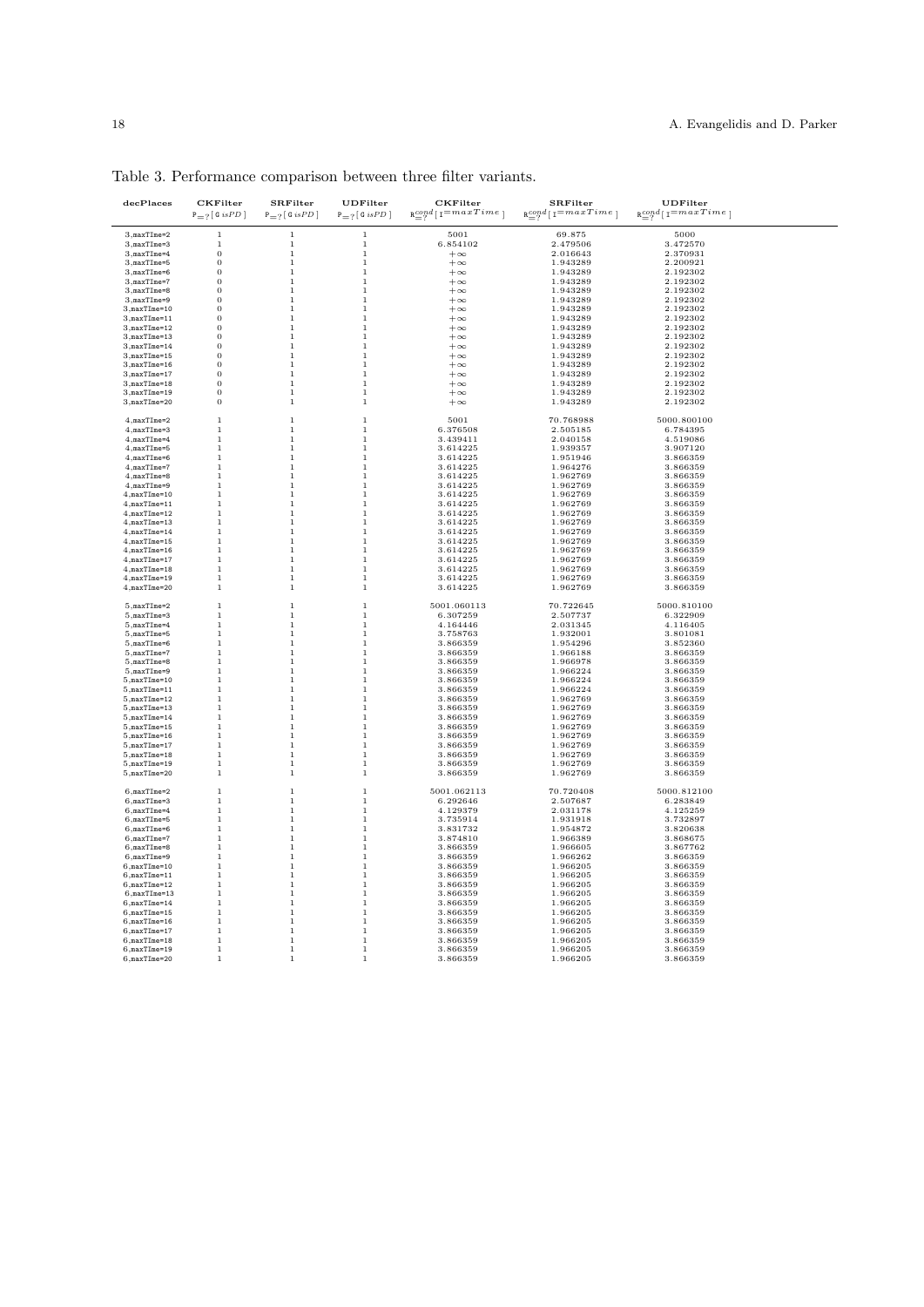Quantitative Verification of Kalman Filters 19

The superiority of SRFilter and of UDFilter compared to CKFilter is demonstrated when the numerical precision is 3 decimal places and mainly from the fact that, for the same set of parameters, the numerical robustness of  $P^+$  is preserved. This can be seen by comparing the computed results of the reward-based properties as shown in the fifth, sixth and seventh columns of Table [3.](#page-18-0) We note that, for a numerical precision of 3 decimal places, when choosing CKFilter, the reward value shoots up to  $+\infty$ , representing a covariance matrix in which the positive definiteness property is destroyed, while in the SRFilter and UDFilter cases, the corresponding reward values settle around the small values of 1.94 and 2.20, respectively. This is also evident by observing the second, third and fourth columns of Table [3,](#page-18-0) which tell us whether the isPD invariant will be maintained in all states of the model. Notably, the positive definiteness property in CKFilter does not hold for every state, in fact the probability is zero, while for SRFilter the positive definiteness property holds for every state with probability one.

Moreover, when the numerical precision is increased in the range of  $4-6$  decimal places, the performance of the three filters in terms of the numerical stability of  $P^+$  is roughly the same, and the positive definiteness property of  $P^+$  is maintained in every state considered. One can also note that the reward values of CKFilter and of SRFilter converge to the same value for a numerical precision  $\geq$  5 decimal places.

#### 5.2. Verification of Consistency Properties

In this section, we focus on verifying the so-called consistency of the conventional (CKFilter) and of the steady-state Kalman filters. The consistency criteria of these two different Kalman filter variants are verified under a wide range of different process noise covariance matrices. These criteria are specified in the form of properties, and have been described in Section [3.3.](#page-12-1) The system model is defined as a continuous white noise

acceleration kinematic model, and its noise covariance matrix is initially defined as  $Q = \begin{bmatrix} \frac{1}{3} \Delta t^3 & \frac{1}{2} \Delta t^2 \\ \frac{1}{3} \Delta t^2 & \Delta t \end{bmatrix}$  $\frac{1}{2}\Delta t^2$   $\Delta t$  $\Big\} \sigma_w^2.$ 

The sampling interval,  $\Delta t$ , is set to 1, and the measurement noise variance R to 10.

Alternatively, our goal can be described as verifying the process noise covariance matrix tuning, as an effective filter tuning technique for finding "optimal" noise covariance matrices in terms of satisfying the respective consistency criteria. In particular, we analyse by how much the elements of the process noise covariance matrix should be scaled. Before each one of the Kalman filter variants is passed as an input to VerFilter, to handle the creation of the probabilistic model, their process noise covariance matrices are multiplied by the variance of noise that perturbs the system model (i.e.,  $\sigma_w^2$ ). Then, we vary  $\sigma_w^2$  over a range of values verify certain consistency properties.

In our experiments, we vary  $\sigma_w^2$  between 0.001 and 5.5 inclusive. From 0.001 to 0.1 and from 0.1 to 5.5, the  $\sigma_w^2$  value is increased in increments of 0.001 and 0.1, respectively. This results in 135 different process noise covariance matrices that the conventional and the steady-state Kalman filters are verified against. Furthermore, since the impact of the numerical precision, in terms of the number of decimal places, on the verification result is also of interest, the decPlaces value is also varied between 3 and 6 inclusive. It is important to state again the two important preconditions of controllability and observability, which have to be satisfied before the verification of the steady-state Kalman filter can begin.

We first present our verification results for the conventional and steady-state Kalman filters. In the first set of experiments, we verify the consistency of these two filter types, for noise variance  $(\sigma_w^2)$  values in the range [0.001, 0.1]. The first property we verify is whether the magnitude of innovation is bounded by its variance 95% of the time. Figure [5](#page-20-0) shows the expected number of states, for the two filter variants, in which the value of the innovation falls between two standard deviations of the mean, for different  $\sigma_w^2$  values. This illustrates the impact of tuning the process noise covariance matrix on the "quality" of the filters considered. The parameters decPlaces and maxTime are set to 3 and 20, respectively. As explained in Section [3.3,](#page-12-1) for maxTime= 20, the value of the 95% lower bound we are seeking is 17.

Looking at the results, we note that, for the minimum noise variance value considered,  $\sigma_w^2 = 0.001$ , the expected value of the *inRange* reward is 7 (i.e.,  $\approx 39\%$ ) and 4 (i.e.,  $\approx 22\%$ ) for the conventional and the steady-state Kalman filters, respectively. However, these values fall far from the 95% bound we are seeking to satisfy. Moreover, as noise, in increments of 0.001, is injected in the two filters, the inRange reward values steadily increase, and reach a value of 8 and 7 for the conventional and steady-state Kalman filter, respectively. This happens when the process noise covariance matrices are constructed by setting a maximum value of  $\sigma_w^2$ , for this set of experiments, that is 0.1. The *inRange* reward values computed for the two filter variants tell us that the number of times the value of the innovations falls within  $\pm 2\sqrt{S_k}$ , between a  $\sigma_w^2$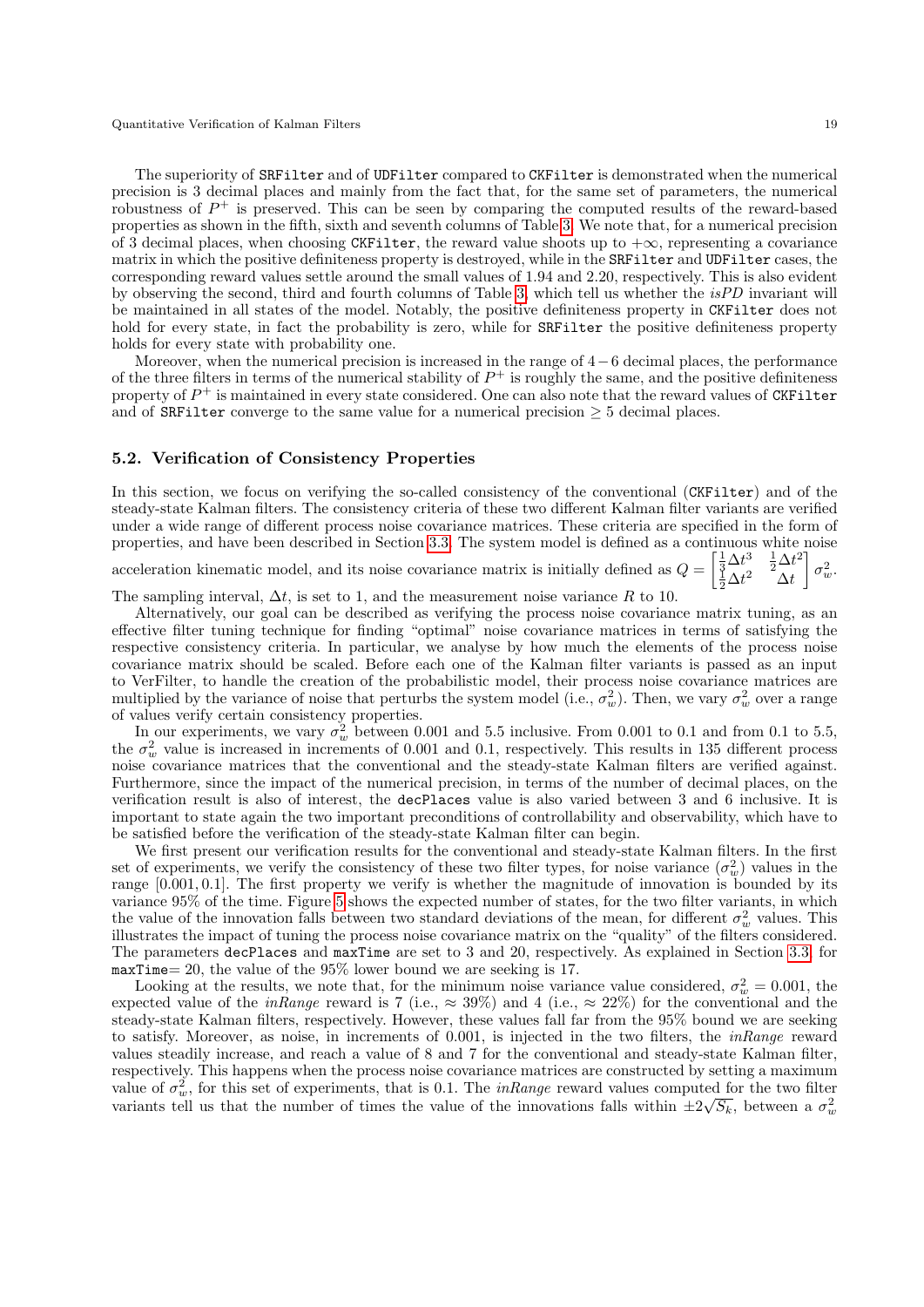<span id="page-20-0"></span>

Fig. 5. Expected number of states in which the innovation falls between two standard deviations of the mean.

<span id="page-20-1"></span>

Fig. 6. Time-average normalised innovation squared statistic.

of 0.001 and 0.1, has increased by 5.4% and by 17% for the two filters, approximately. The increase on the computed reward values of 17% for the steady-state Kalman filter indicates that the effect of artificial noise injection is more prominent, compared to the equivalent increase of 5.4% for CKFilter. However, the  $\approx 44.4\%$  and  $\approx 39\%$  values for CKFilter and the steady-state filter, when  $\sigma_w^2 = 0.1$ , are still significantly less than the 95% bound which is required for the two types of filters to be considered consistent. As a result the process noise covariance matrices, and consequently the filters constructed in this range, should be rejected.

The second property we verify, shown in Figure [6,](#page-20-1) is whether the magnitude of the innovations is proportionate to the computed covariances of the conventional and of the steady-state Kalman filters. We plot the different values of the time-average normalised innovation squared statistic, which has been computed for different  $\sigma_w^2$  values in the range of 0.001 to 0.1 inclusive. The goal of this experiment is to verify the consistency of the conventional and steady-state Kalman filters under different process noise covariance matrices, and pick a process noise covariance matrix which drives the aforementioned statistic to fall between the appropriate acceptance regions. Those regions are visualised as the lower and upper red lines on the plots, and essentially define the lower (0.46) and upper (1.75) bounds of the  $\chi^2$  distribution, respectively.

For CKFilter (Figure [6a\)](#page-20-1), as the value of the noise variance  $\sigma_w^2$  increases, the *nis\_avg* values decrease, implying that the consistency of the filter is increasing as more noise is being injected to the filter. This has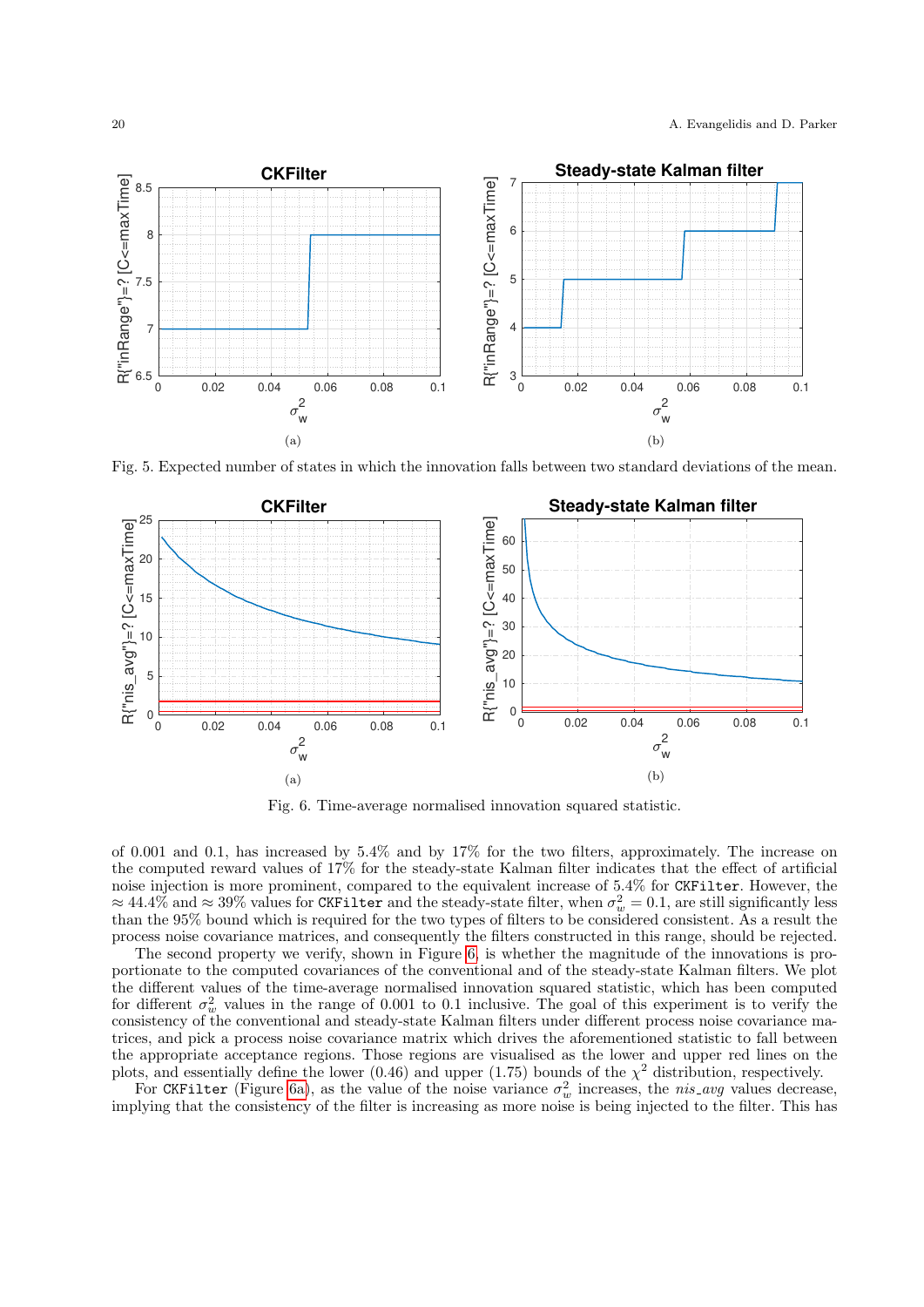<span id="page-21-0"></span>

<span id="page-21-1"></span>Fig. 7. Expected number of states in which the innovation falls between two standard deviations of the mean.



Fig. 8. Time-average normalised innovation squared statistic.

been also observed in the first set of experiments. For example, for  $\sigma_w^2 = 0.001$ , the respective time-average normalised innovation squared  $(nis \, avg)$  reward value is 23, approximately. On the other extreme of the plot, when  $\sigma_w^2 = 0.1$  the nis\_avg reward value becomes  $\approx 9$ , denoting an overall decrease, in the range of the  $\sigma_w^2$  values considered, by a factor of 2.5.

A similar increasing trend, in terms of the improved consistency, is also observed for the steady-state Kalman filter (Figure [6b\)](#page-20-1). The *nis\_avg* reward value is  $\approx 69$  for the minimum value of noise variance considered  $(\sigma_w^2 = 0.001)$ . The reward value of 69 is considerably larger than the reward value of 23, computed for CKFilter for the same input. The larger reward of the steady-state Kalman filter can be explained by the fact that a suboptimal Kalman gain is being used in the computations at every time step. This is in contrast to CKFilter in which the optimal Kalman gain is being used. For example, for this particular case, the steady-state Kalman gain propagated through the Markov chain states is  $[0.141, 0.009]^T$ . On the other hand, the Kalman gain of the CKFilter, computed from the state  $(s = 2, t = 2)$ , is  $[0.666, 0.333]^T$  and converges to the values of  $[0.183, 0.014]^T$  at state  $(s = 20, t = 20)$ . In fact, the initial difference, when  $\sigma_w^2 = 0.001$ , between the *nis avg* rewards of the two filters, is 46, but falls to a value of less than 3 for  $0.44 \leq \sigma_w^2 \leq 0.1$ . The gradual decrease in the difference between the filters' rewards indicates that, as more noise is injected, their performance becomes similar.

In the second set of experiments, shown in Figures [7](#page-21-0) and [8,](#page-21-1) the setup is similar to the first set of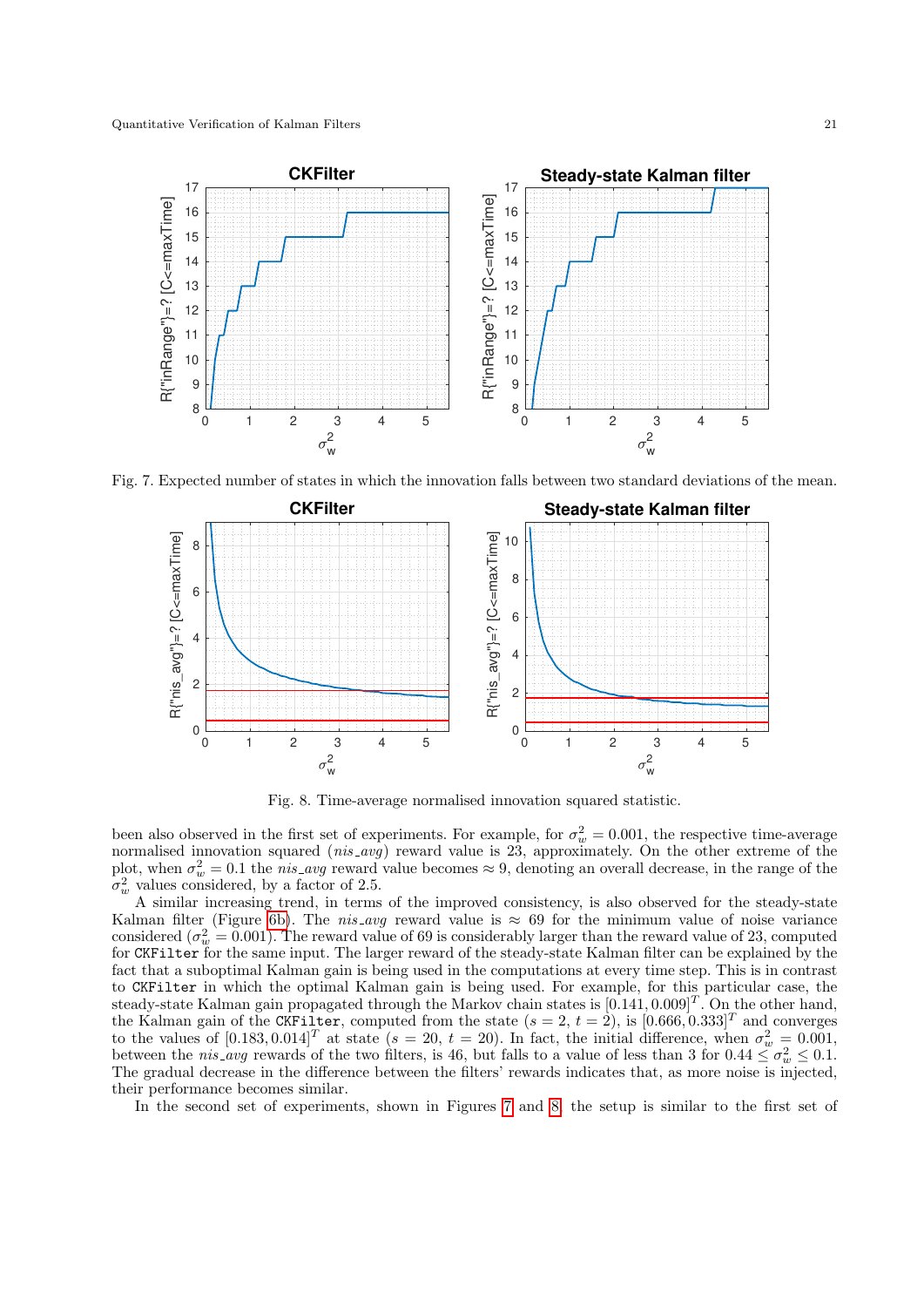<span id="page-22-1"></span>

Fig. 9. Time comparisons between three filters.

experiments, except that the  $\sigma_w^2$  values, in the interval [0.1, 5.5], are injected in larger increments of 0.1, instead of 0.001. In Figure [7,](#page-21-0) we show the results for the *inRange* reward values, which were computed for the specified interval, for the two filters. For CKFilter in Figure [7,](#page-21-0) the *inRange* reward values reach a plateau at 16, for a value of  $\sigma_w^2$  between 3.2 and 5.5 inclusive. Moreover, the *nis avg* reward values, start to reside inside the confidence region for  $\sigma_w^2$  values  $\geq 3.5$ , for the specified interval. This means that on average, in 16 out of the 18 states of a particular path, the value of the innovation is expected to fall between two standard deviations of the mean. This gives us a value of  $\approx 89\%$ , which is less than the 95% bound we seek to satisfy. In consequence, the verification procedure of this particular consistency criterion was not successful for the 55 different conventional Kalman filters which were verified for this particular range. On the other hand, 13 out of the 55 different steady-state Kalman filters verified, satisfied this particular consistency property when their process noise covariance matrices Q were constructed with a  $\sigma_w^2$  value between 4.3 and 5.5 inclusive.

In Figure [8,](#page-21-1) we show the results for the *inRange* reward values, which were computed for the specified interval, for the two filters. For example, the nis\_avg value is  $\approx 1.75$  when verifying a CKFilter whose process noise covariance matrix, Q, has been constructed using a  $\sigma_w^2$  value of 3.5. For the subsequent  $\sigma_w^2$ values  $(3.6, 3.7, \ldots)$ , the nis *avg* values are constantly decreasing. For instance, for the maximum  $\sigma_w^2$  value we consider (5.5), the computed nis avg reward is 1.46. This means that the time-average normalised innovation squared quantity starts to stabilise itself when it passes the upper bound of the confidence region ( $\sigma_w^2 \ge 3.6$ ). This results in the non-rejection of the null hypothesis, which states that the filter is consistent. In fact, none of the 21 different filters constructed with  $\sigma_w^2$  values from 3.5 to 5.5 inclusive should be declared as consistent. On the other hand, while the *nis\_avg* reward computed for the steady-state Kalman filter is initially much larger than the conventional one, it reaches the acceptance region faster. In fact, its *nis\_avg* reward is 1.74 when it is constructed with a  $\sigma_w^2 = 2.5$ , which is ten times less than its conventional equivalent. It also indicates that, for this particular case, the performance of the steady-state Kalman filter surpasses the conventional filter's one, since less noise has to be injected to satisfy the consistency criterion.

#### <span id="page-22-0"></span>5.3. Scalability and Accuracy

Finally, we report on the scalability of our approach in terms of the model construction and model checking time, using a model of fixed maxTime=20 time steps corresponding to  $\approx 1 \times 10^6$  states, across the three filter variants. The rationale behind this section is to emphasise the careful analysis that needs to be performed to systematically evaluate the trade-offs between the accuracy of the verification result and the speed of the verification algorithms. In Figure [9,](#page-22-1) we show the time comparisons, for varying degrees of precision, between a model which encodes the conventional Kalman filter (CKFilter), and two implementations of the Carlson-Schmidt square-root filter with (SRFilter-1) and without (SRFilter-2) reconstruction of the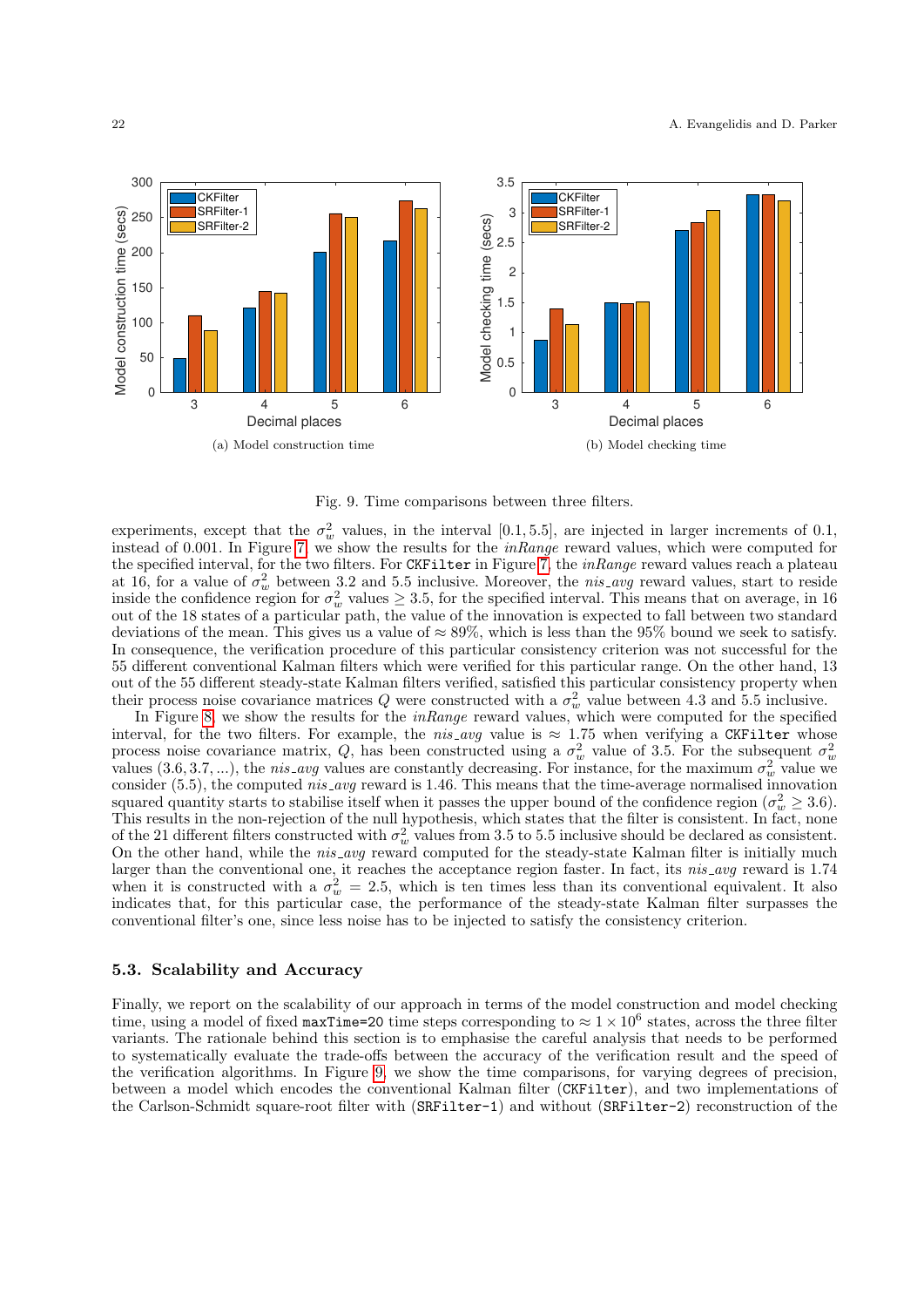|  | gLevel decPlaces $R_{=?}^{nis\_avg}$ [C <sup><math>\leq 8</math></sup> ] $R_{=?}^{inRange}$ [C <sup><math>\leq 8</math></sup> ] |       | Construction time (secs) |
|--|---------------------------------------------------------------------------------------------------------------------------------|-------|--------------------------|
|  | 3.273                                                                                                                           | 3.750 | 0.1                      |
|  | 3.547                                                                                                                           | 3.848 | 12                       |
|  | 3.917                                                                                                                           | 3.866 | 375                      |

<span id="page-23-0"></span>Table 4. Assessing accuracy of results by varying gLevel

estimation-error covariance matrix, respectively. The model checking time refers to the collective time it takes to compute the first and second property of Section [5.1.](#page-15-0) These sets of experiments were run on a 16GB RAM machine with an i7 processor at 1.80GHz, running Ubuntu 18.04.

It is apparent that the increased numerical precision affects the construction time of the models. The average model construction time of the three filter variants increased by a factor of  $\approx 3$  from 3 to 6 decimal places. Specifically, the average time is  $\approx 83$  seconds for 3 decimal places compared to  $\approx 249$  seconds, when 6 decimal places were used. Moreover, the construction of CKFilter was the fastest in all the degrees of precision considered, however, as it was noted in Section [5.1](#page-15-0) it produces an inaccurate verification result when the number of decimal places is 3.

Conversely, the construction times of the two square-root filters were about the same, and it seems that the extra computational step  $(P = CC^T)$  did not have a significant effect on the performance of the model construction. However, it should be borne in mind that these experiments were conducted on systems represented by two-dimensional matrices. The model checking times are shown in Figure [9b](#page-22-1) and one can observe that they follow a similar pattern with the model construction times shown earlier, in terms of the increase in time from 3 to 6 decimal places. For instance, the average model checking time increases by a factor of  $\approx 3$  when 6 decimal places are used, compared to 3.

Another observation is that the model checking time appears to be independent of the type of the filter used. This can be seen from the limited variability the model checking time experiences between the three filter variants, since for the degrees of precision considered, it remains at approximately the same level. This is in contrast to the model construction time which appears to be affected by the filter type, since it is considerably less for the CKFilter compared to its square root variants. The reason for this seems to be the extra computational steps (e.g., Householder transformations, generation of upper triangular Cholesky factors), which have to be performed in the time update (Schmidt part) and measurement update (Carlson part) of the Carlson-Schmidt square-root filter. In fact, for a precision of 6 decimal places, and once CKFilter is chosen as an input, we experience a drop in the model construction time of about 53 seconds. However, for the same amount of precision, the time it takes to model check all the three filters is around 3 seconds.

Closely related to scalability is the issue of accuracy. In Table [4,](#page-23-0) we show the values of two results obtained from CKFilter, by varying the granularity level of the noise, gLevel, and by setting the number of decimal places decPlaces to 6. We choose a maxTime value of 8, since this allows a comparison of different values in reasonable time. We assume that the highest value of gLevel considered (i.e., 6) provides the most accurate approximation of the noise, so the differences between these values and those for  $gLevel = 2$  and  $gLevel = 4$ give an indication of the improvement in accuracy as gLevel increases. Conversely, as expected, higher values of gLevel introduce an additional computational burden to the verification process. For example, for the nis *avg* results, gLevel values of 2, 4 and 6 require model construction time of 0.1, 12 and 375 seconds, respectively.

#### 6. Conclusion

We have presented a framework for the modelling and verification of Kalman filter implementations. It is general enough to analyse a variety of different implementations, and various system models, and to study a range of numerical and modelling error issues which may hinder the effective deployment of the filters in practice. We have implemented the techniques in a tool and illustrated its applicability and scalability with a range of experiments.

In general, the evaluation of Kalman filter performance has attracted considerable attention since the early days of their development. However, formal methods such as probabilistic model checking have not been used for their verification. This is, to the best of our knowledge, the first work where these types of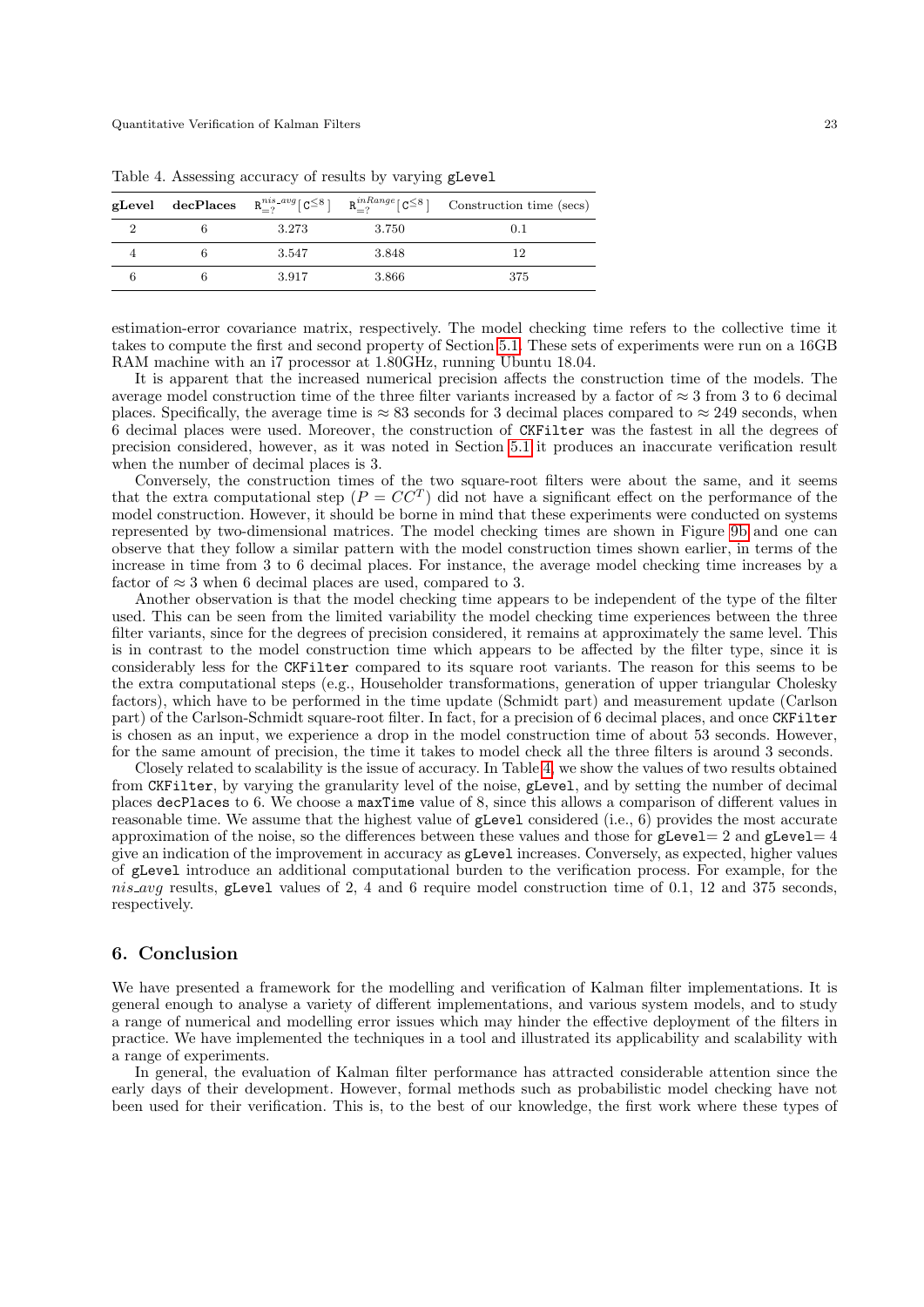problems are applied to a probabilistic verification setting. Our main contribution in this work is that we show that probabilistic verification can be a promising alternative in verifying these types of systems.

Future work includes: a more in-depth analysis of the trade-off between accuracy and scalability; extending our techniques to work with non-linear models, potentially by incorporating a non-linear version of the Kalman filter such as the extended Kalman filter; and expanding the verification approach to other systems requiring non-trivial linear algebra implementations.

Acknowledgements. This work has been partially supported by an EPSRC-funded Ph.D. studentship (award ref: 1576386), and the PRINCESS project (contract FA8750-16-C-0045) funded by the DARPA BRASS programme.

#### References

<span id="page-24-27"></span><span id="page-24-26"></span><span id="page-24-25"></span><span id="page-24-24"></span><span id="page-24-23"></span><span id="page-24-22"></span><span id="page-24-21"></span><span id="page-24-20"></span><span id="page-24-19"></span><span id="page-24-18"></span><span id="page-24-17"></span><span id="page-24-16"></span><span id="page-24-15"></span><span id="page-24-14"></span><span id="page-24-13"></span><span id="page-24-12"></span><span id="page-24-11"></span><span id="page-24-10"></span><span id="page-24-9"></span><span id="page-24-8"></span><span id="page-24-7"></span><span id="page-24-6"></span><span id="page-24-5"></span><span id="page-24-4"></span><span id="page-24-3"></span><span id="page-24-2"></span><span id="page-24-1"></span><span id="page-24-0"></span>

| [ACCK93]                     | G. Abdelnour, S. Chand, S. Chiu, and T. Kido. On-line detection and correction of kalman filter divergence by<br>fuzzy logic. In 1993 American Control Conference, pages 1835–1839, June 1993.                                                                                                                |
|------------------------------|---------------------------------------------------------------------------------------------------------------------------------------------------------------------------------------------------------------------------------------------------------------------------------------------------------------|
| [AM12]                       | B.D.O. Anderson and J.B. Moore. <i>Optimal Filtering</i> . Dover Books on Electrical Engineering. Dover Publications,<br>2012.                                                                                                                                                                                |
| apa                          | Math - Commons-Math: The Apache Commons Mathematics Library.                                                                                                                                                                                                                                                  |
| $[\text{Bat64}]$             | Richard H. Battin. Astronautical quidance. Electronic sciences. McGraw-Hill, 1964.                                                                                                                                                                                                                            |
| BH12                         | Robert Grover Brown and Patrick Y. C. Hwang. Introduction to Random Signals and Applied Kalman Filtering<br>with MATLAB Exercises, 4th Edition. Wiley Global Education, January 2012.                                                                                                                         |
| [Bie75]                      | G. J. Bierman. Measurement updating using the u-d factorization. In 1975 IEEE Conference on Decision and<br>Control including the $14$ th Symposium on Adaptive Processes, pages 337–346, Dec 1975.                                                                                                           |
| Bie77                        | G. J. Bierman. Factorization Methods for Discrete Sequential Estimation. 1977.                                                                                                                                                                                                                                |
| [BJ68]                       | Richard S. Bucy and Peter D. Joseph. processes with applications to quidance. Interscience Publishers New York,<br>1968.                                                                                                                                                                                      |
| [BN76]                       | F. M. Boland and H. Nicholson. Control of divergence in kalman filters. <i>Electronics Letters</i> , 12(15):367–369, July<br>1976.                                                                                                                                                                            |
| [BS87]                       | Y. Bar-Shalom. <i>Tracking and Data Association</i> . Academic Press Professional, Inc., San Diego, CA, USA, 1987.                                                                                                                                                                                            |
| $ {\rm BSL}01 $              | Yaakov Bar-Shalom and Xiao-Rong Li. Estimation with Applications to Tracking and Navigation. John Wiley &<br>Sons, Inc., New York, NY, USA, 2001.                                                                                                                                                             |
| [BT08]                       | D.P. Bertsekas and J.N. Tsitsiklis. <i>Introduction to Probability</i> . Athena Scientific optimization and computation<br>series. Athena Scientific, 2008.                                                                                                                                                   |
| $ {\rm Car73} $              | Neil A. Carlson. Fast triangular formulation of the square root filter. AIAA Journal, 11(9):1259–1265, 1973.                                                                                                                                                                                                  |
| [CD16]                       | C-B. Chang and K-P Dunn. Applied State Estimation and Association. The MIT Press, Cambridge, Massachusetts,<br>2016.                                                                                                                                                                                          |
| [CG74]                       | The Analytic Sciences Corporation and Arthur Gelb. Applied Optimal Estimation. The MIT Press, 1974.                                                                                                                                                                                                           |
| $\left[ \text{DZ18} \right]$ | C. D'Souza and R. Zanetti. Information formulation of the udu kalman filter. IEEE Transactions on Aerospace<br>and Electronic Systems, pages 1–1, 2018.                                                                                                                                                       |
| [EP19]                       | Alexandros Evangelidis and David Parker. Quantitative verification of numerical stability for Kalman filters.<br>In Proc. 23rd International Symposium on Formal Methods (FM'19), volume 11800 of LNCS, pages 425-441.                                                                                        |
| [FKNP11]                     | Springer, 2019.<br>V. Forejt, M. Kwiatkowska, G. Norman, and D. Parker. Automated verification techniques for probabilistic systems.<br>In M. Bernardo and V. Issarny, editors, Formal Methods for Eternal Networked Software Systems (SFM'11), volume<br>6659 of <i>LNCS</i> , pages 53–113. Springer, 2011. |
| [GA14]                       | Mohinder S. Grewal and Angus P. Andrews. Kalman Filtering: Theory and Practice Using MATLAB. Wiley-IEEE<br>Press, 4th edition, 2014.                                                                                                                                                                          |
| [Gib11]                      | Bruce P Gibbs. Advanced Kalman Filtering, Least Squares and Modeling: A Practical Handbook. John Wiley &<br>Sons, Inc., 2011.                                                                                                                                                                                 |
| [GSDW16]                     | Q. Ge, T. Shao, Z. Duan, and C. Wen. Performance analysis of the kalman filter with mismatched noise covariances.<br>IEEE Transactions on Automatic Control, $61(12)$ :4014-4019, Dec 2016.                                                                                                                   |
| HJ94                         | H. Hansson and B. Jonsson. A logic for reasoning about time and reliability. Formal Aspects of Computing,<br>$6(5):512-535, 1994.$                                                                                                                                                                            |
| $ {\rm Jac}70 $              | A.H. Jazwinski. Stochastic Processes and Filtering Theory. Mathematics in Science and Engineering. Elsevier<br>Science, 1970.                                                                                                                                                                                 |
| [JKB94]                      | Norman Lloyd Johnson, Samuel Kotz, and N. Balakrishnan. Continuous univariate distributions. New York:<br>Wiley, 1994.                                                                                                                                                                                        |
| [Kai80]                      | Thomas Kailath. <i>Linear Systems</i> . Prentice-Hall, Englewood Cliffs, N.J, 1980.                                                                                                                                                                                                                           |
| [Kal60]                      | R. E. Kalman. A new approach to linear filtering and prediction problems. ASME Journal of Basic Engineering,<br>1960.                                                                                                                                                                                         |
| KBS71                        | P. Kaminski, A. Bryson, and S. Schmidt. Discrete square root filtering: A survey of current techniques. IEEE<br>Transactions on Automatic Control, 16(6):727–736, December 1971.                                                                                                                              |
| [KNP07]                      | Marta Kwiatkowska, Gethin Norman, and David Parker. Stochastic Model Checking. In Marco Bernardo and                                                                                                                                                                                                          |